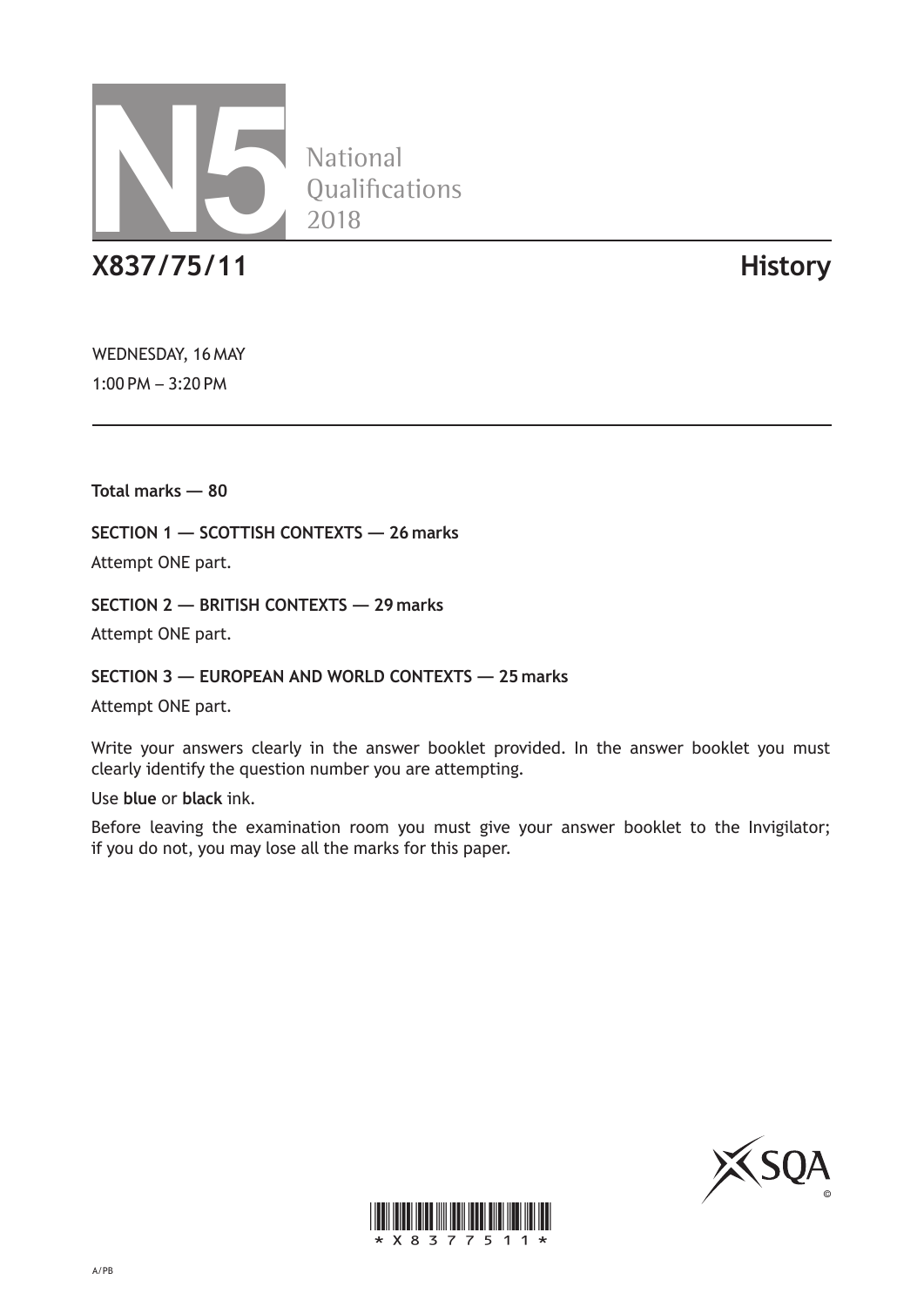**SECTION 1 — SCOTTISH CONTEXTS**

| <b>PARTS</b> |                                                              |             |
|--------------|--------------------------------------------------------------|-------------|
| А.           | The Wars of Independence, 1286-1328                          | pages 04-05 |
| В.           | Mary Queen of Scots, and the Scottish Reformation, 1542-1587 | pages 06-07 |
| C.           | The Treaty of Union, 1689-1715                               | pages 08-09 |
| D.           | Migration and Empire, 1830-1939                              | pages 10-11 |
| Е.           | The Era of the Great War, 1900-1928                          | pages 12-13 |
| <b>PARTS</b> | <b>SECTION 2 - BRITISH CONTEXTS</b>                          |             |
| А.           | The Creation of the Medieval Kingdoms, 1066-1406             | pages 14-15 |
| В.           | War of the Three Kingdoms, 1603-1651                         | pages 16-17 |
| C.           | The Atlantic Slave Trade, 1770-1807                          | pages 18-19 |
| D.           | Changing Britain, 1760-1914                                  | pages 20-21 |
| Е.           | The Making of Modern Britain, 1880-1951                      | pages 22-23 |
| <b>PARTS</b> | <b>SECTION 3 - EUROPEAN AND WORLD CONTEXTS</b>               |             |
| А.           | The Cross and the Crescent: the Crusades, 1071-1192          | pages 24-25 |
| В.           | 'Tea and Freedom': the American Revolution, 1774-1783        | pages 26-27 |
| C.           | USA, 1850-1880                                               | pages 28-29 |
| D.           | Hitler and Nazi Germany, 1919-1939                           | pages 30-31 |
| Е.           | Red Flag: Lenin and the Russian Revolution, 1894-1921        | pages 32-33 |
| F.           | Mussolini and Fascist Italy, 1919-1939                       | pages 34-35 |
| G.           | Free at Last? Civil Rights in the USA, 1918-1968             | pages 36-37 |
| н.           | Appeasement and the Road to War, 1918-1939                   | pages 38-39 |
| I.           | World War II, 1939-1945                                      | pages 40-41 |
| J.           | The Cold War, 1945-1989                                      | pages 42-43 |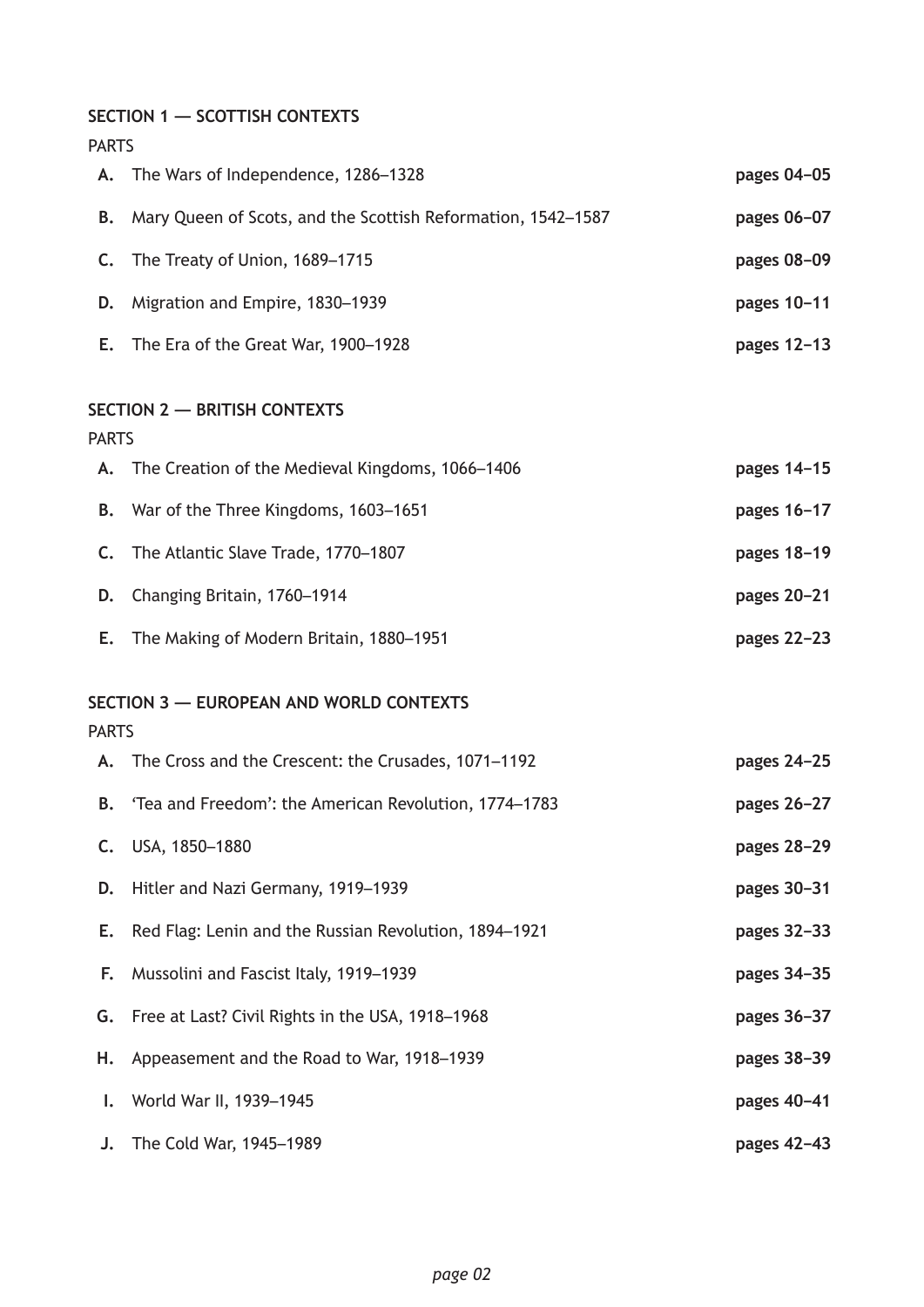**[BLANK PAGE]**

**DO NOT WRITE ON THIS PAGE**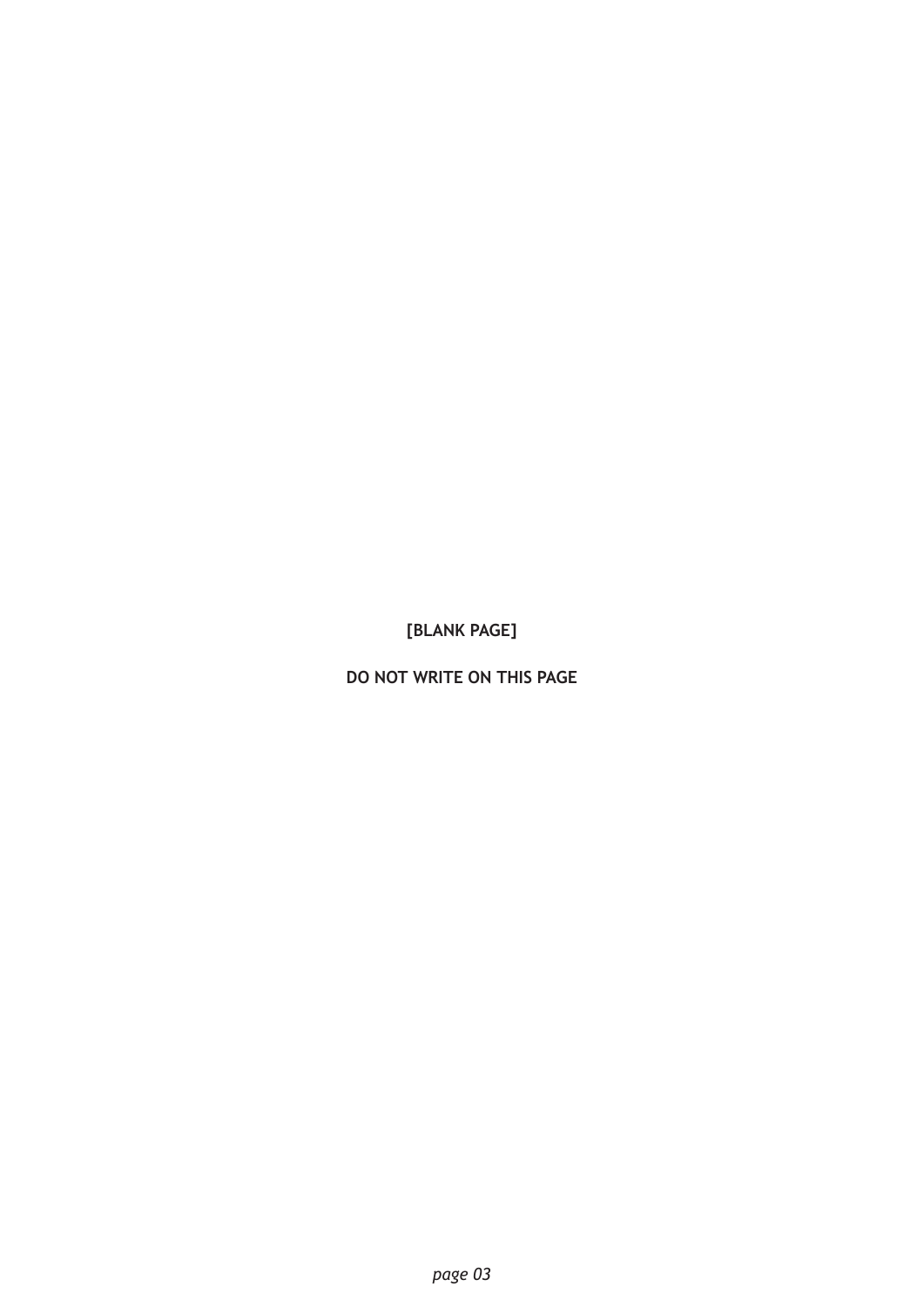### **Part A — The Wars of Independence, 1286–1328**

Attempt the following **four** questions using recalled knowledge and information from the sources where appropriate.

**1.** Explain the reasons why the succession of Margaret, the Maid of Norway, caused problems for Scotland after 1286.

**Source A** is about the events that led to the defeat and capture of John Balliol.

## **Source A**

During John's reign, his attempts to break free of Edward's increasing control of Scotland proved hopeless. John lost patience and summoned his own parliament which agreed that homage and fealty should be withdrawn. The Scots knew better than to appeal to Edward's good nature and chose a course of action which would guarantee war: they concluded a treaty with France. To begin with, the Scots displayed a near suicidal optimism and invaded England. Edward began by slaughtering most of the citizens of Berwick for their bold resistance.

- **2.** How fully does **Source A** describe the events that led to the defeat and capture of John Balliol? (Use the source and recall to reach a judgement.)
- **3.** To what extent were the mistakes made by the English the most important reason why the Scots won the Battle of Stirling Bridge in 1297?

(Use recalled knowledge to **introduce** then present a **balanced assessment** of the influence of different factors and come to a **reasoned conclusion**.)

**6**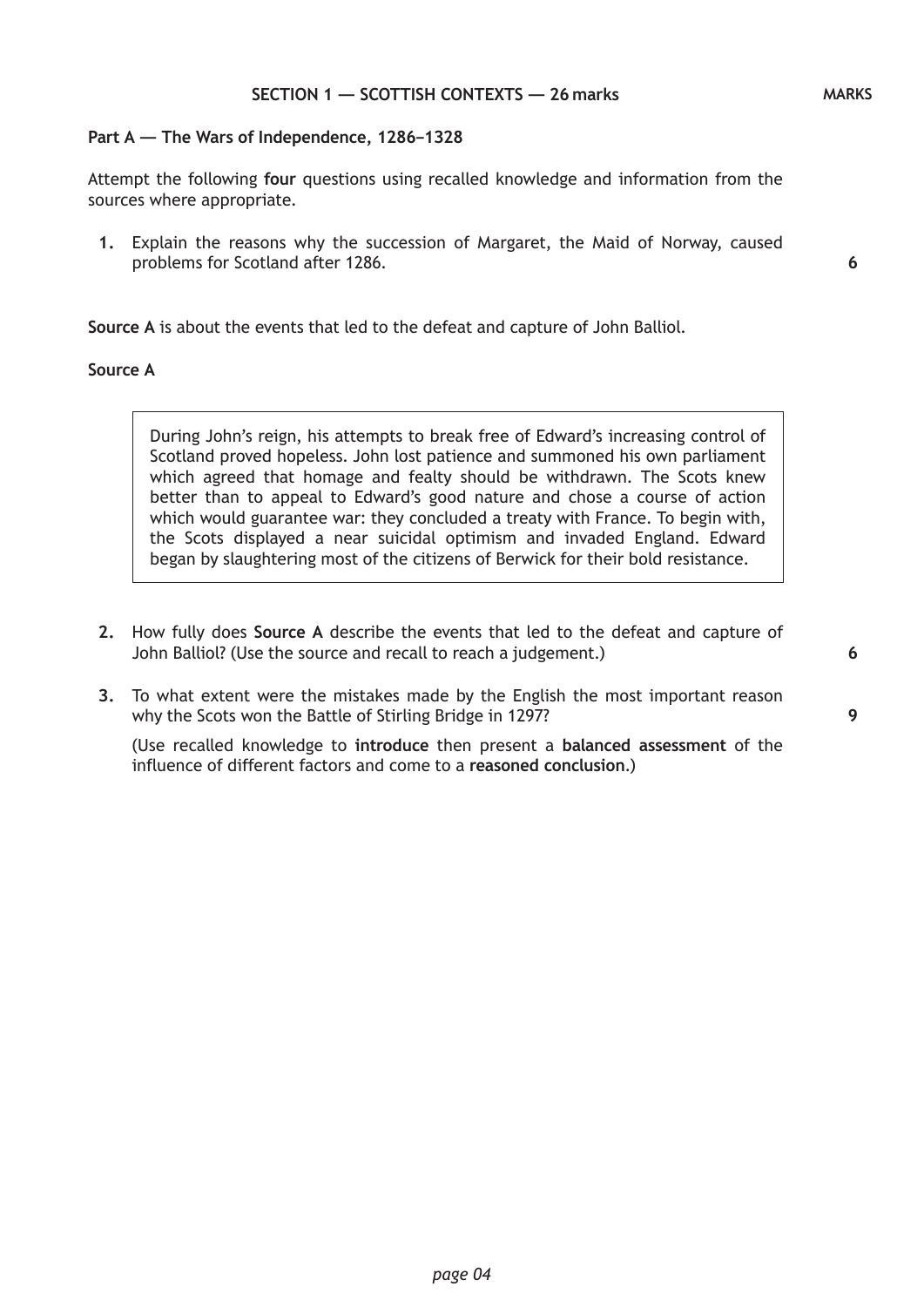**Source B** is from a chronicle written by a Scottish writer around 1335.

## **Source B**

The castle of Forfar was occupied by Englishmen. Some of King Robert's followers hurried to the castle with ladders and secretly climbed over the stone wall and took the castle. Then they slaughtered all they found. They handed the castle over to King Robert who offered them a good reward. The king had the castle wall broken down, destroyed the well and then the whole castle. The wise, strong and bold king moved onto Perth with his army and soon set siege to it.

**4.** Evaluate the usefulness of **Source B** as evidence of the methods used by King Robert to drive the English out of Scotland between 1307 and 1314.

(You may want to comment on what type of source it is, who wrote it, when they wrote it, why they wrote it, what they say and what has been missed out.)

**[Now go to SECTION 2 starting on page 14]**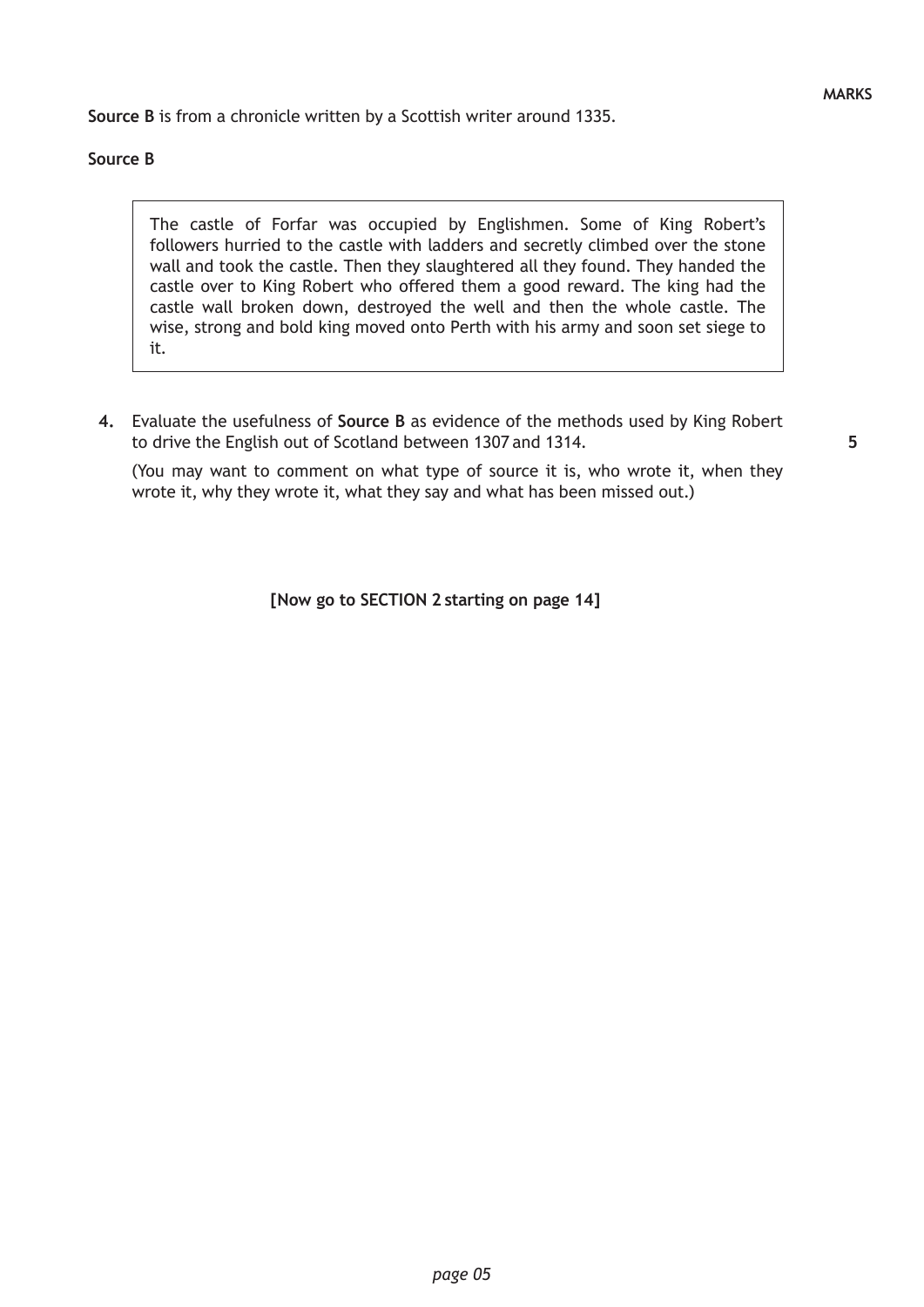### **Part B — Mary Queen of Scots, and the Scottish Reformation, 1542–1587**

Attempt the following **four** questions using recalled knowledge and information from the sources where appropriate.

**5.** Explain the reasons why the Catholic Church faced difficulties in Scotland in the 1540s and 1550s.

**Source A** describes the regencies of Moray and Morton in Scotland.

## **Source A**

In 1567, James VI became king but was too young to rule so Moray became James' first regent. He had to cope with the fact that Mary still had supporters who wanted to return her to the throne even after her abdication. Moray spent his time securing Protestantism in Scotland by passing laws to strengthen the religion. This helped reduce support for Mary among the nobles. In 1572, Morton became regent and also strongly supported Protestantism. He forced ministers to declare loyalty to the King as Governor of the Kirk.

- **6.** How fully does **Source A** describe the regencies of Moray and Morton? (Use the source and recall to reach a judgement.)
- **7.** To what extent were relations with the nobility the main reason why Mary faced difficulties during her reign in Scotland between 1561 and 1567?

(Use recalled knowledge to **introduce** then present a **balanced assessment** of the influence of different factors and come to a **reasoned conclusion**.)

**6**

**9**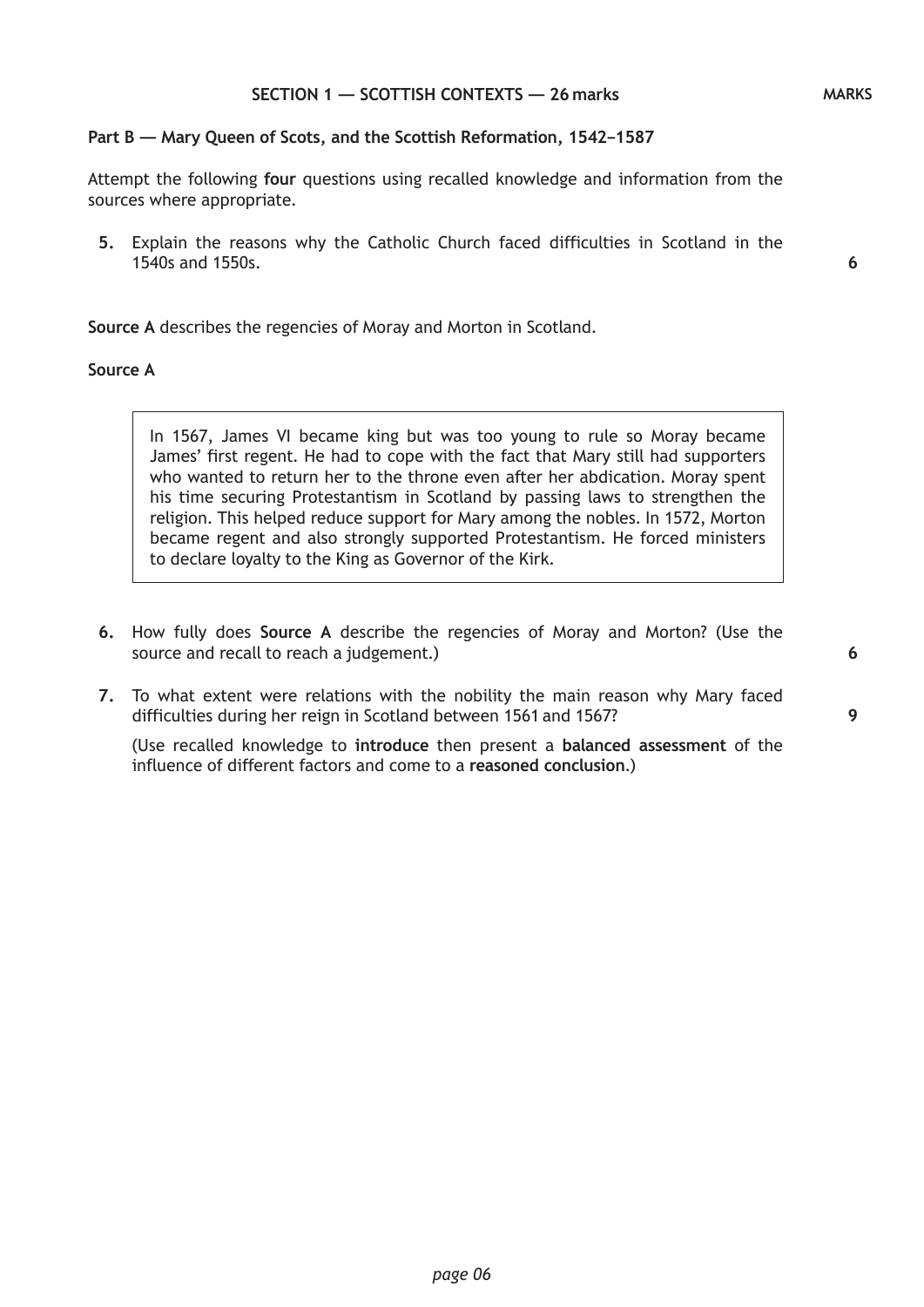**Source B** is from the diary of a lady-in-waiting who accompanied Mary during her imprisonment in England and was written in 1567.

## **Source B**

The Queen quickly, and with great courage, knelt down and showed no signs of faltering. So great was her bravery that all present were moved. The executioner, or rather the minister of Satan, strove to kill not only her body but her soul because he kept interrupting her prayers. When she eventually finished praying, she laid her head on the block. The executioner struck her a great blow on the neck, which was not however, entirely severed.

**8.** Evaluate the usefulness of **Source B** as evidence of the execution of Mary, Queen of Scots in 1587.

(You may want to comment on what type of source it is, who wrote it, when they wrote it, why they wrote it, what they say and what has been missed out.)

**[Now go to SECTION 2 starting on page 14]**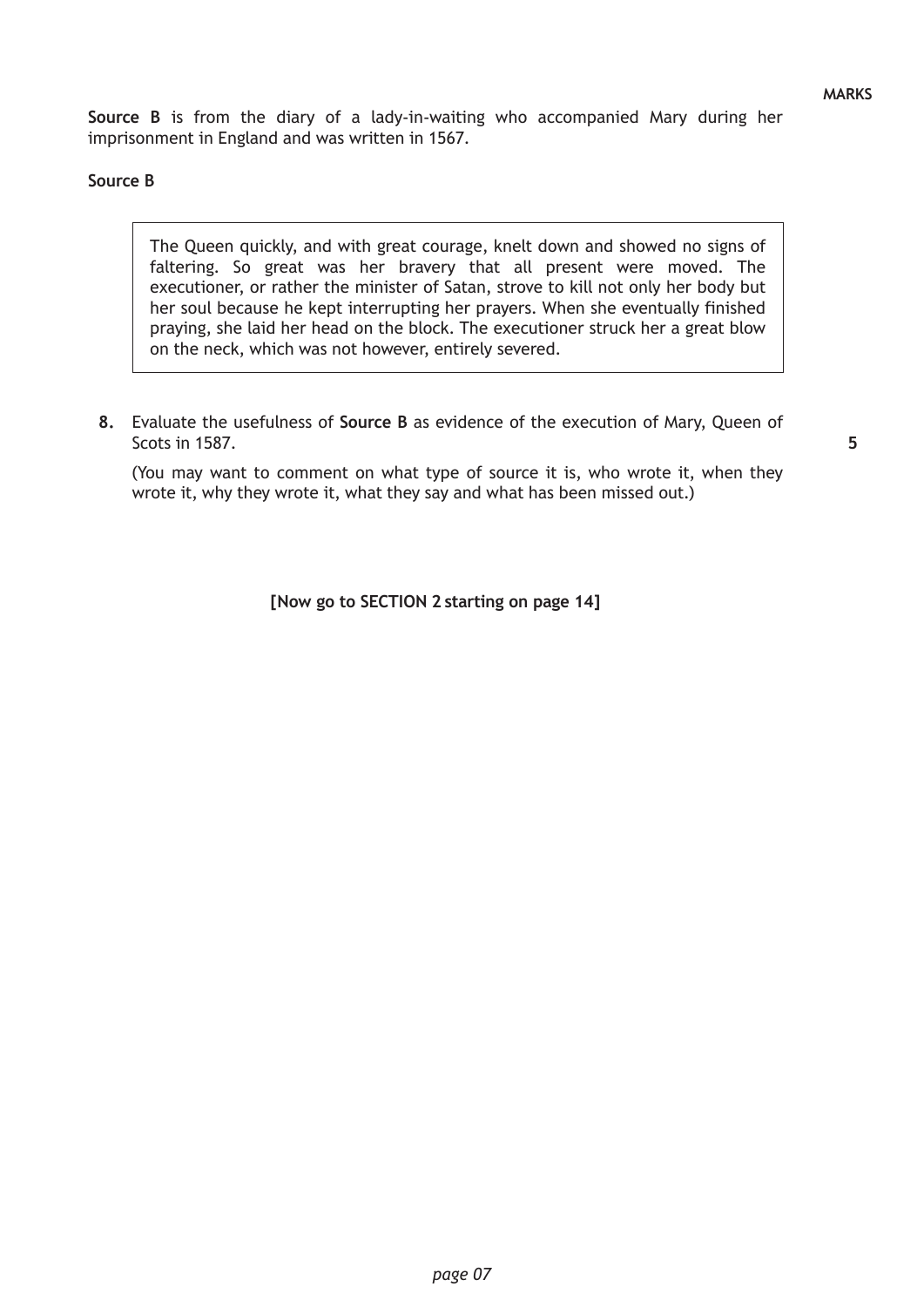### **SECTION 1 — SCOTTISH CONTEXTS — 26 marks**

#### **Part C — The Treaty of Union, 1689–1715**

Attempt the following **four** questions using recalled knowledge and information from the sources where appropriate.

**9.** Explain the reasons why the Darien Scheme failed.

**Source A** is about the arguments used by the opponents of Union in Scotland.

## **Source A**

The Union debate produced very strong passions on both sides of the argument. Its opponents said that taxes would be sure to rise if the Union went ahead. They also claimed that as Scots would be in a minority in a new British Parliament their voices would always be drowned out by the English. Some Presbyterians warned that Union would force unwelcome changes on the Church of Scotland. Opponents of the Union also argued that it would give the English too much control over Scotland's trade.

- **10.** How fully does **Source A** describe the arguments used by the opponents of Union in Scotland? (Use the source and recall to reach a judgement.)
- **11.** To what extent was the support of the Squadrone Volante the most important reason for the passing of the Act of Union by the Scottish Parliament?

(Use recalled knowledge to **introduce** then present a **balanced assessment** of the influence of different factors and come to a **reasoned conclusion**.)

*page 08*

**6**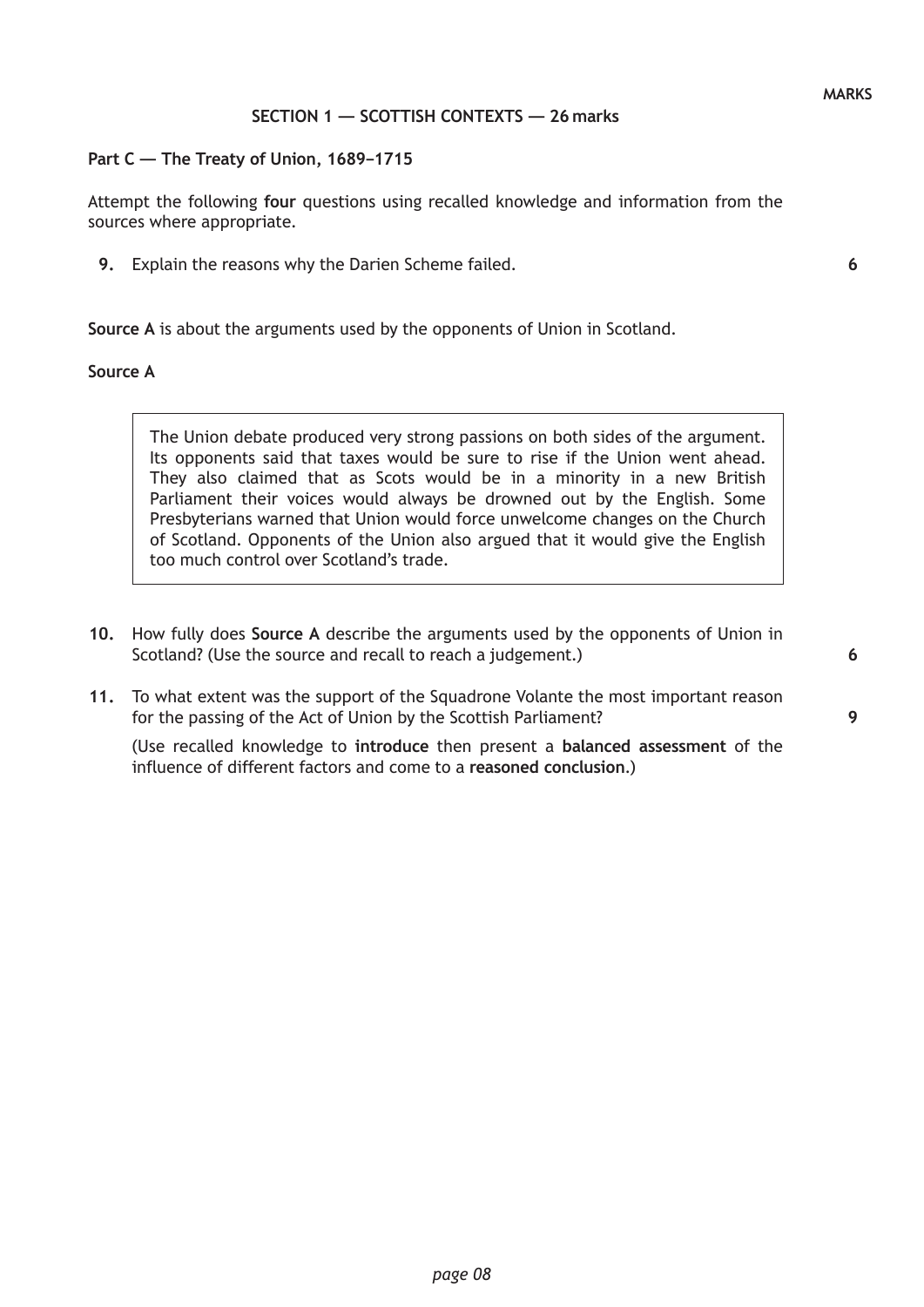**Source B** is from a speech by a Scottish Lord in the parliamentary journal of the House of Lords, June 1713.

## **Source B**

Permission should be given to bring in a Bill to end the Union. Each Kingdom should have its Rights and Privileges restored to what they had been at the time when the Union was first passed. Members should consider this question carefully. Charging Scotland with a Malt Tax is in violation of the 14th Article of the Treaty of Union in which it was clearly stated "that Scotland shall not be charged with any Malt Tax during this war".

**12.** Evaluate the usefulness of **Source B** as evidence of discontent with the Union after 1707.

(You may want to comment on what type of source it is, who wrote it, when they wrote it, why they wrote it, what they say and what has been missed out.)

**[Now go to SECTION 2 starting on page 14]**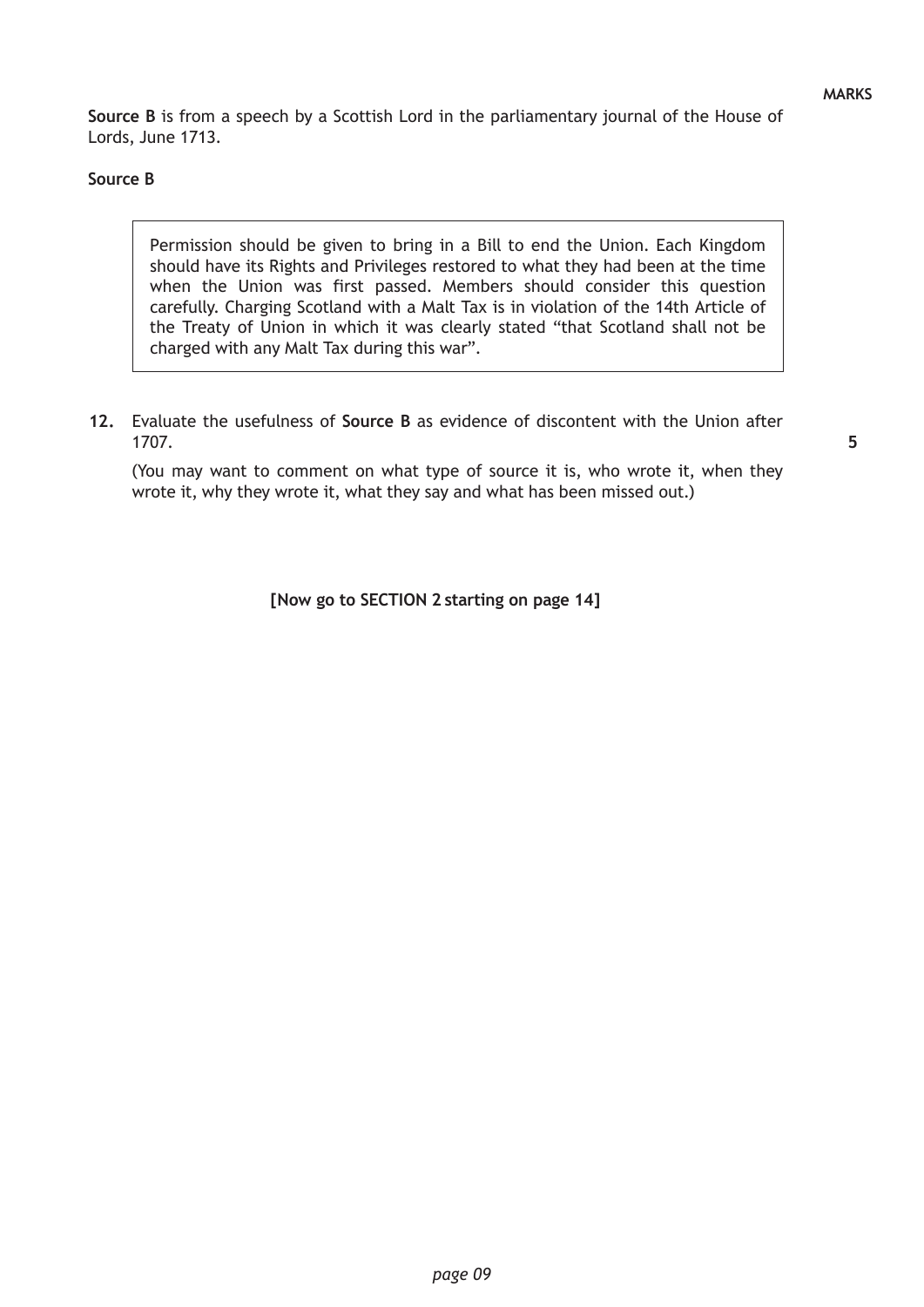# **SECTION 1 — SCOTTISH CONTEXTS — 26 marks**

### **Part D — Migration and Empire, 1830–1939**

Attempt the following **four** questions using recalled knowledge and information from the sources where appropriate.

**Source A** is from an interview with Peter Rusgis and was recorded in 1910.

### **Source A**

My father was 21 when he came to Scotland from Lithuania with his brother. Neither of them wanted to be forced into the Russian army as this would have meant they were away from home for several years. Scotland was far enough away so the Russians could not get hold of them. They were both frightened as conditions were bad in the Russian army so Scotland seemed a safe destination. My father had also heard that there were plenty of jobs in Scotland.

**13.** Evaluate the usefulness of **Source A** as evidence of the reasons why so many immigrants came to Scotland after 1830.

(You may want to comment on what type of source it is, who wrote it, when they wrote it, why they wrote it, what they say and what has been missed out.)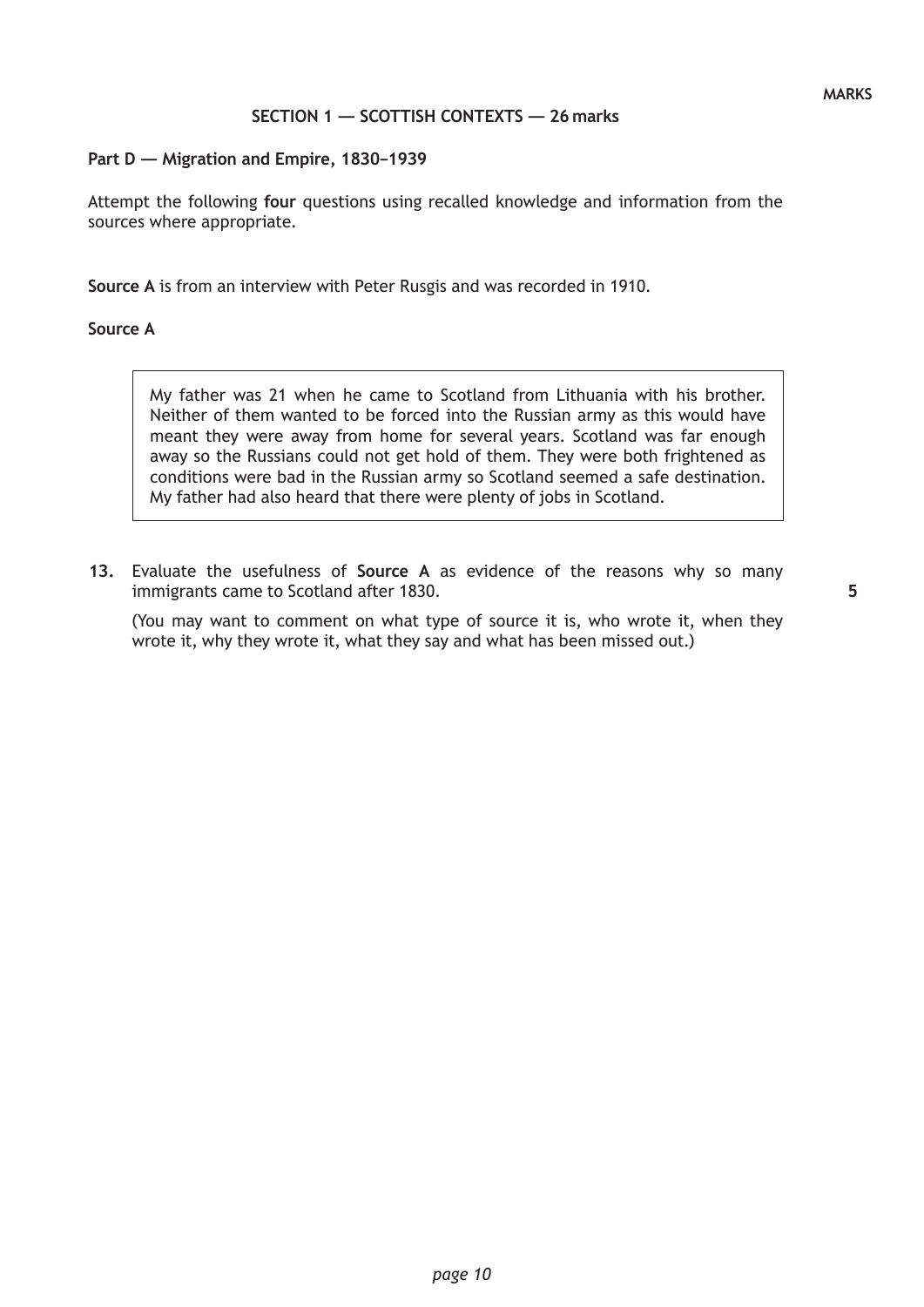**Source B** describes the relationships between immigrants and Scots between the 1830s and 1939.

## **Source B**

By 1914, approximately 4,500 Italians lived in Scotland. Italians established many popular businesses such as ice-cream parlours, cafés and fish and chip shops. However, there was some tension between the Catholic Italians and the Protestant Scots who objected to Italian cafés opening on Sundays. The café owners were also criticised by local people who claimed the cafés sometimes encouraged unruly behaviour. There was little integration between Scots and Italians. Many Italians intended to return to Italy once they had made money in Scotland.

- **14.** How fully does **Source B** describe the relationships between immigrants and Scots between the 1830s and 1939? (Use the source and recall to reach a judgement.)
- **15.** To what extent were the attractions of new lands the most important factor which led to people leaving Scotland after 1830?

(Use recalled knowledge to **introduce** then present a **balanced assessment** of the influence of different factors and come to a **reasoned conclusion**.)

**16.** Explain the reasons why Scottish emigrants were often successful in their new homelands.

**[Now go to SECTION 2 starting on page 14]**

**6**

**9**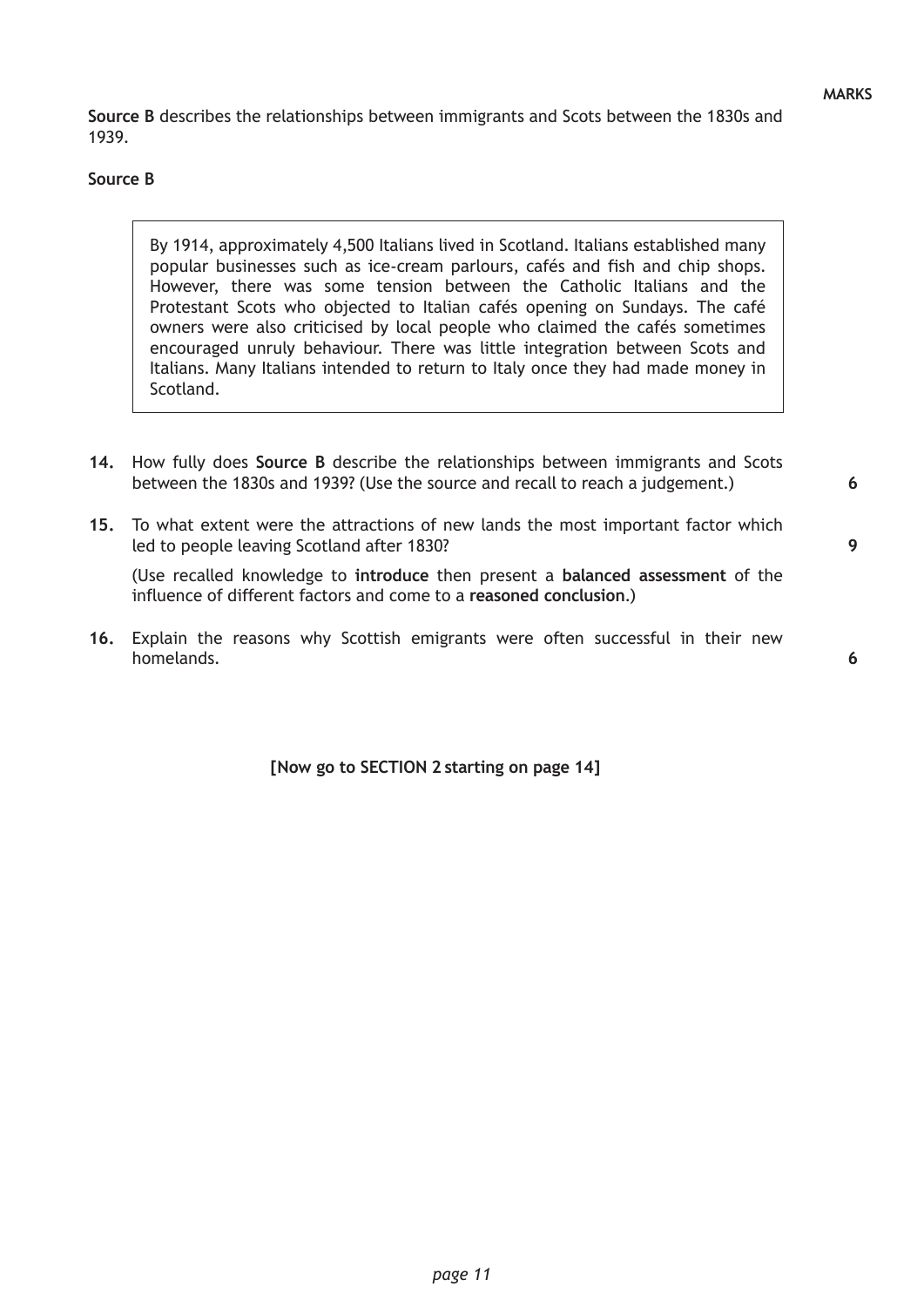## **SECTION 1 — SCOTTISH CONTEXTS — 26 marks**

#### **Part E — The Era of the Great War, 1900–1928**

Attempt the following **four** questions using recalled knowledge and information from the sources where appropriate.

**17.** To what extent was the machine gun the most effective weapon on the Western Front during the Great War?

(Use recalled knowledge to **introduce** then present a **balanced assessment** of the influence of different factors and come to a **reasoned conclusion**.)

**Source A** describes the restrictions introduced under the Defence of the Realm Act.

### **Source A**

The Defence of the Realm Act (DORA) was introduced in August 1914. It stated that no-one was allowed to talk about the navy or the army in public places. You were also not allowed to spread rumours about military matters. You could not trespass on railway lines or bridges. It was added to as the war progressed and listed all the things that people were not allowed to do in wartime. In addition, British Summer Time was introduced to give more daylight hours for extra work.

**18.** How fully does **Source A** describe the restrictions introduced under the Defence of the Realm Act? (Use the source and recall to reach a judgement.)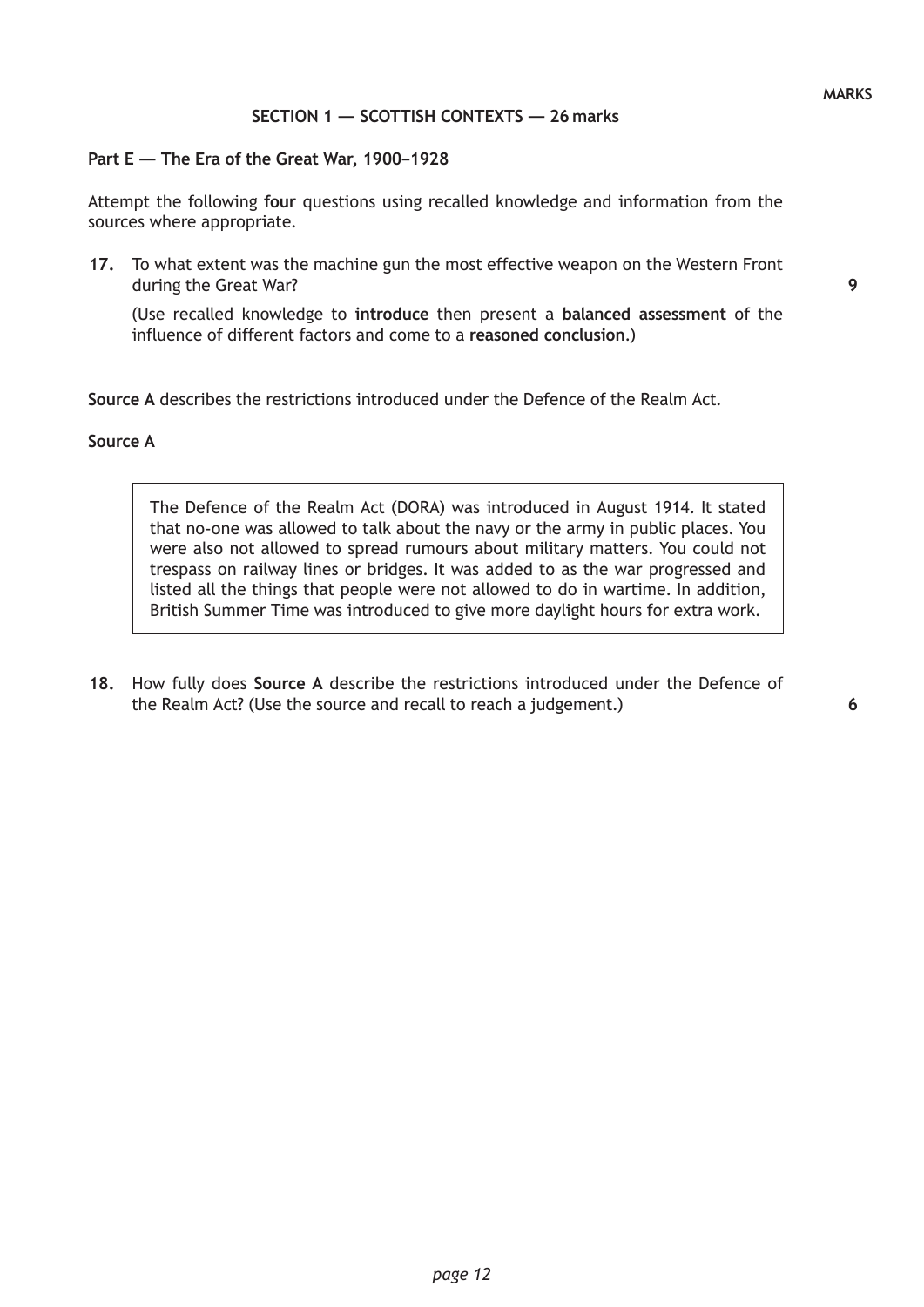**6**

**Source B** is from a newspaper interview with Prime Minister David Lloyd George, published on 22 August 1918.

## **Source B**

I admire the splendid manner in which female volunteers came forward to work in administrative offices of all kinds. We would have been unable to cope during the past few months without women working in hospitals. The heroines who have flocked to work behind the front lines as ambulance drivers have faced daily danger. My message is: "Well done, carry on. You are helping to create a new world for yourselves and for your children".

**19.** Evaluate the usefulness of **Source B** as evidence of women's work during the Great War.

(You may want to comment on what type of source it is, who wrote it, when they wrote it, why they wrote it, what they say and what has been missed out.)

**20.** Explain the reasons why the Suffragettes harmed the cause of votes for women.

**[Now go to SECTION 2 starting on page 14]**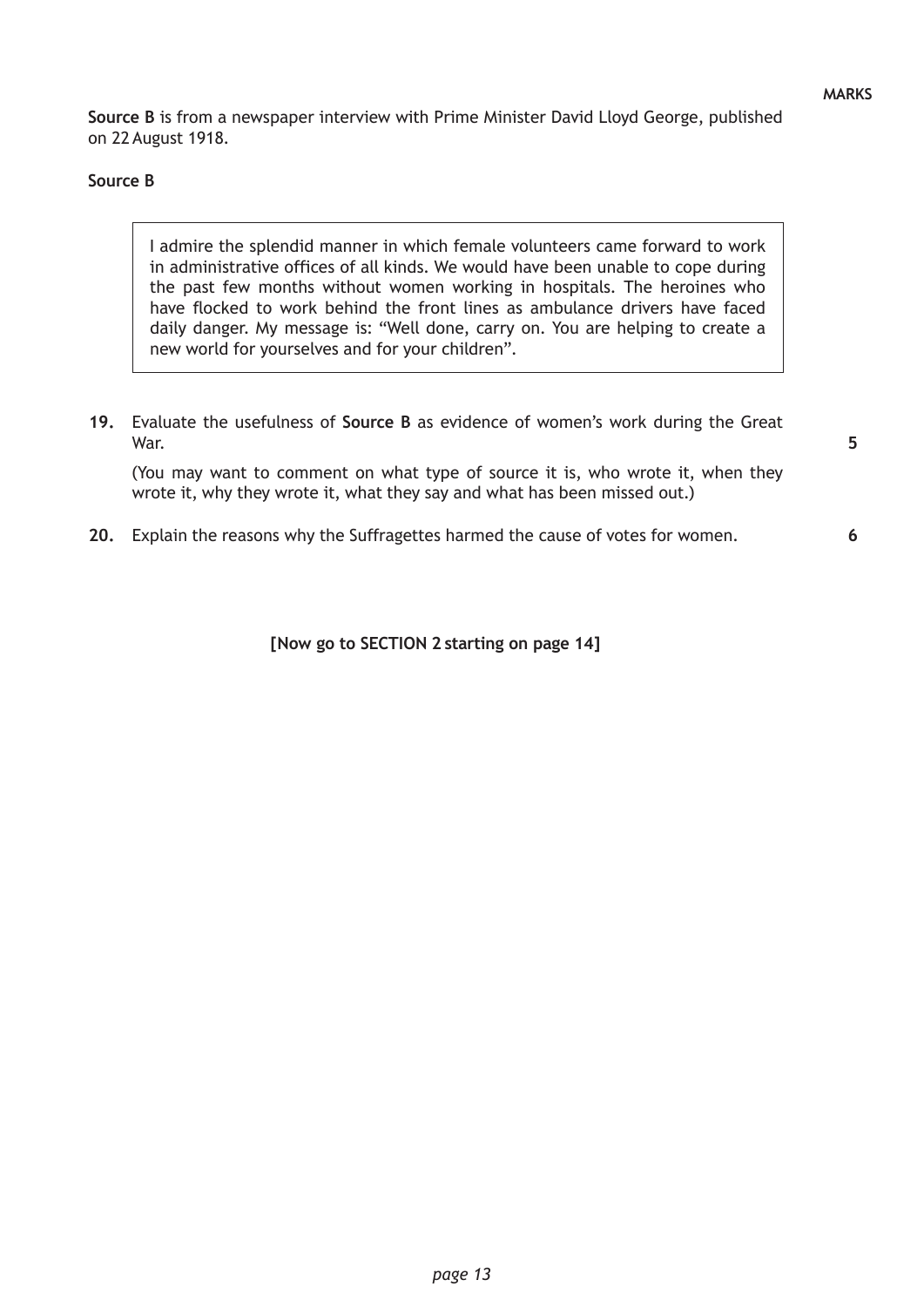## **SECTION 2 — BRITISH CONTEXTS — 29 marks**

### **Part A — The Creation of the Medieval Kingdoms, 1066–1406**

Attempt the following **five** questions using recalled knowledge and information from the sources where appropriate.

**21.** Describe the feudal system in medieval times.

### **Sources A** and **B** are about the murder of Archbishop Becket in 1170.

#### **Source A**

On the evening of December 29th, four knights arrived at Canterbury Cathedral and demanded to see Archbishop Becket. The knights attempted to arrest Becket but he refused to leave, claiming he was ready to die for God. Becket was dragged from the altar and in the scuffle that followed, was attacked by the knights. Then in an act of horror, one of the knights drew his sword and sliced off the crown of Becket's head.

## **Source B**

The knights attempted to seize Archbishop Becket but he would not move, stating he was willing to be a martyr for the Church. The Canterbury monks gathered around Becket and tried to protect him, but they were forced back by the knights. Becket was thrown to the floor and assaulted by the knights. To make sure he was dead, one of the knights held Becket down and cut off the top of his head.

**22.** Compare the views of **Sources A** and **B** about the murder of Archbishop Becket in 1170. (Compare the sources overall and/or in detail.)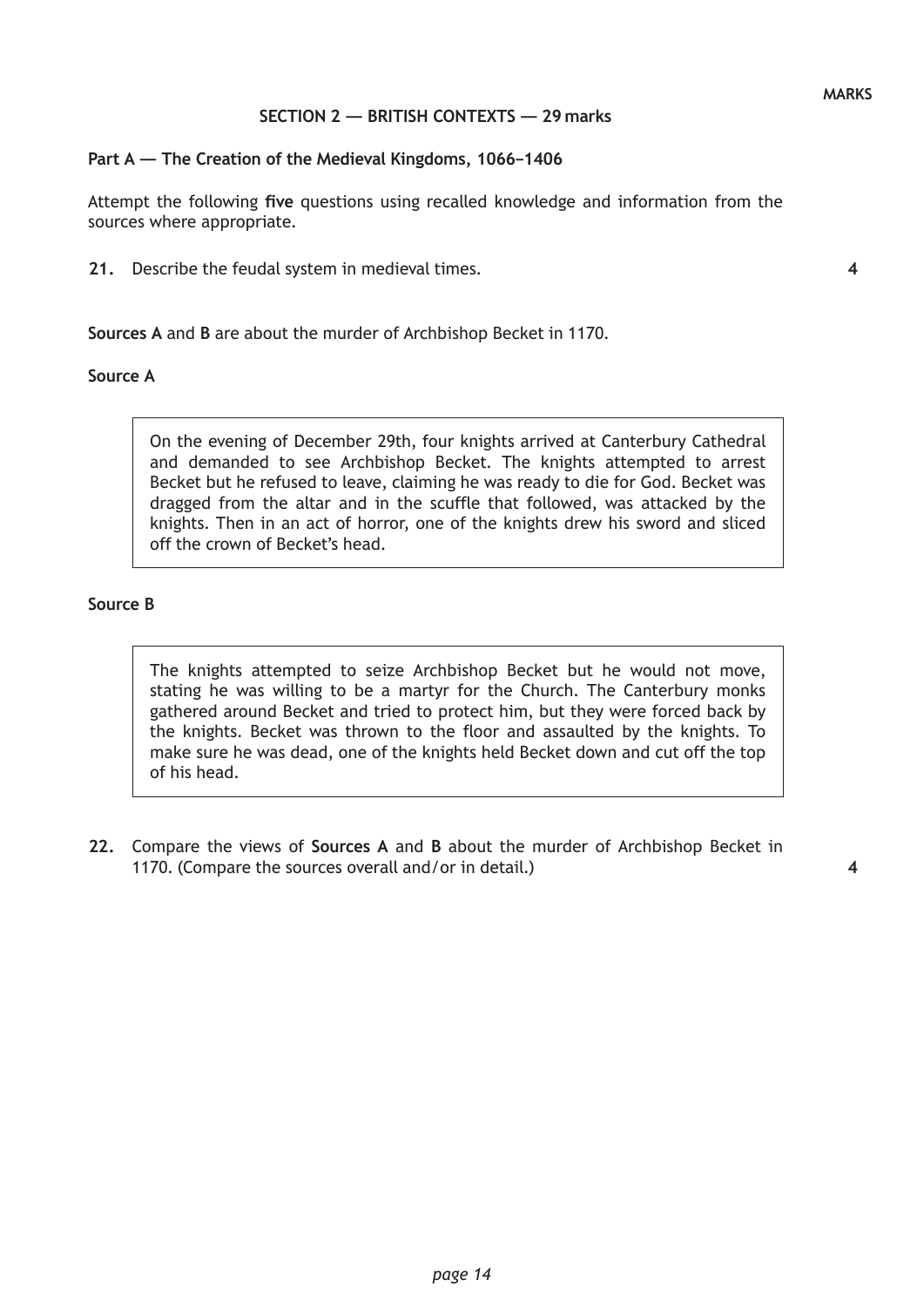**6**

**Source C** explains why monasteries were important in medieval times.

## **Source C**

During medieval times, monasteries played a vital role in the wool trade, creating work for people and boosting the economy. Monasteries were also centres of learning, especially for boys preparing for a career in the Church. Although some monasteries were built far away from local communities, they were never isolated as pilgrims often stayed there overnight. The sick were also frequent visitors, hoping to be treated at the monastic infirmary. Monasteries were so important that it was not until after the 14th century that they became less popular.

- **23.** How fully does **Source C** explain why monasteries were important in medieval times? (Use the source and recall to reach a judgement.)
- **24.** Explain the reasons why towns grew in medieval times.
- **25.** To what extent was the Black Death the main reason for the Peasants' Revolt in 1381? (Use recalled knowledge to **introduce** then present a **balanced assessment** of the influence of different factors and come to a **reasoned conclusion**.) **9**

**[Now go to SECTION 3 starting on page 24]**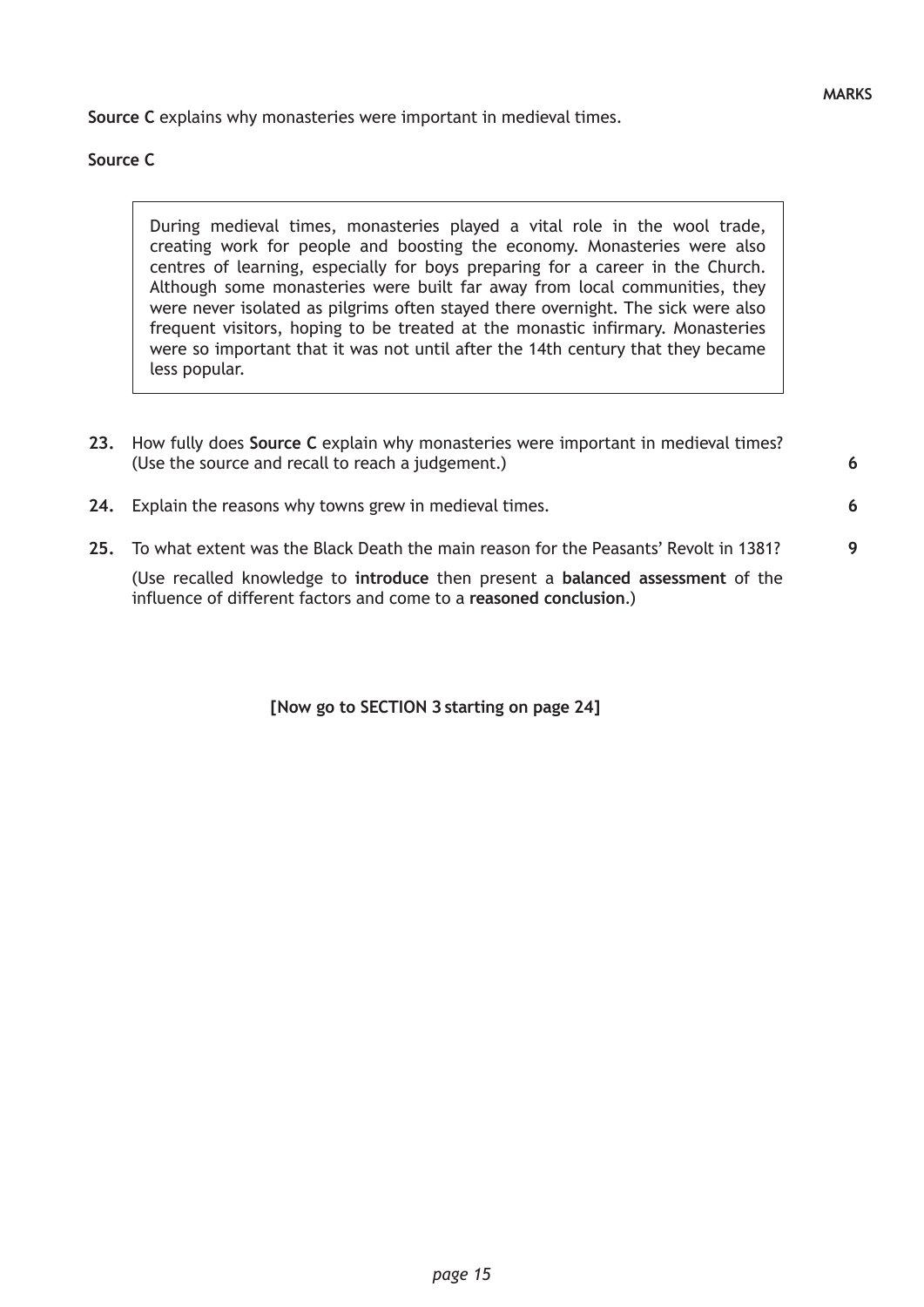**6**

**6**

**4**

## **SECTION 2 — BRITISH CONTEXTS — 29 marks**

#### **Part B — War of the Three Kingdoms, 1603–1651**

Attempt the following **five** questions using recalled knowledge and information from the sources where appropriate.

**26.** To what extent was religion the main reason why James VI and I argued with Parliament between 1603 and 1625?

 (Use recalled knowledge to **introduce** then present a **balanced assessment** of the influence of different factors and come to a **reasoned conclusion**.)

**Source A** is about the Bishops' Wars of 1639 and 1640.

#### **Source A**

The Bishops' Wars resulted from objections to Charles I's attempts to reform the Scottish church. The King reacted by beginning a military campaign against the Scots. However, his plans were undermined by lack of funds. The Scottish forces organised themselves quickly and efficiently, however the English forces lacked experienced commanders. The English army that finally gathered on the Scottish border in mid-1639 was untrained and poorly equipped. The King's armies were defeated but the truce did not last and led to another Bishops' War in 1640.

- **27.** How fully does **Source A** explain the reasons why the English forces were defeated by the Scots in the Bishops' Wars of 1639 and 1640? (Use the source and recall to reach a judgement.)
- **28.** Explain the reasons why there were challenges to royal authority in England during the reign of Charles I.
- **29.** Describe the events of the St Giles' riot in Edinburgh in 1637.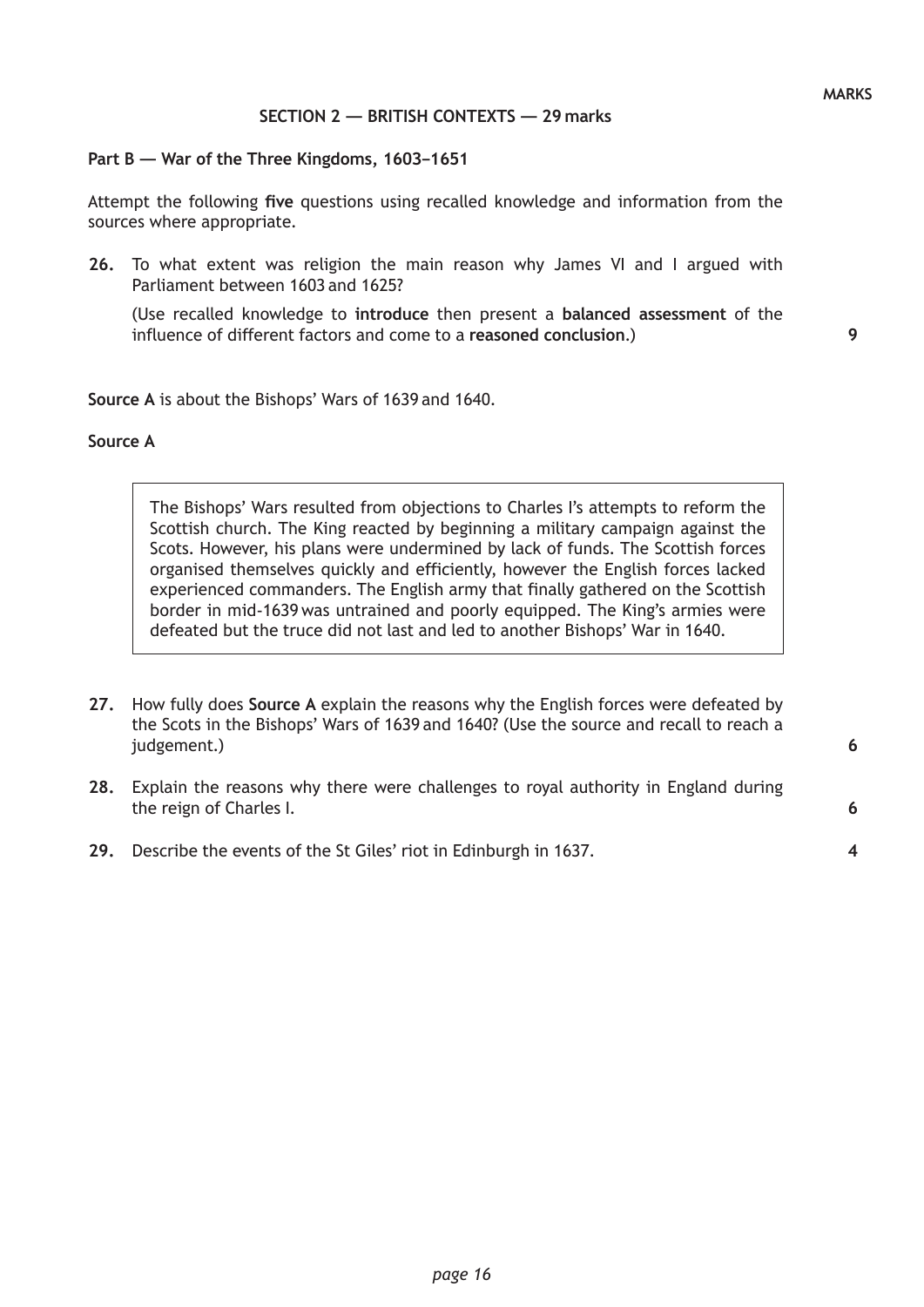**Sources B** and **C** are about the reasons why people joined sides during the English Civil War.

## **Source B**

Between 1642 and 1646 England was torn apart by a civil war. The King's supporters included the gentry because they saw him as defender of the social order. Others supported him because of religious reasons with more conservative Protestants and some Catholics defending his religious policies. Then there were those who joined up purely because they sincerely believed in the cause of the King, which was to maintain his royal authority.

## **Source C**

Religion was an important reason for choosing sides in the civil war. The Parliamentarians were against the King's religious policies and many Puritans joined them to fight against changes to the church. However, for some religion did not matter, they were more attracted by the Parliamentarians' attitudes to challenging the class system. A few joined the civil war only to make money but the majority believed in the royal cause.

**30.** Compare the views of **Sources B** and **C** about the reasons why people joined sides in the English Civil War. (Compare the sources overall and/or in detail.)

**4**

**[Now go to SECTION 3 starting on page 24]**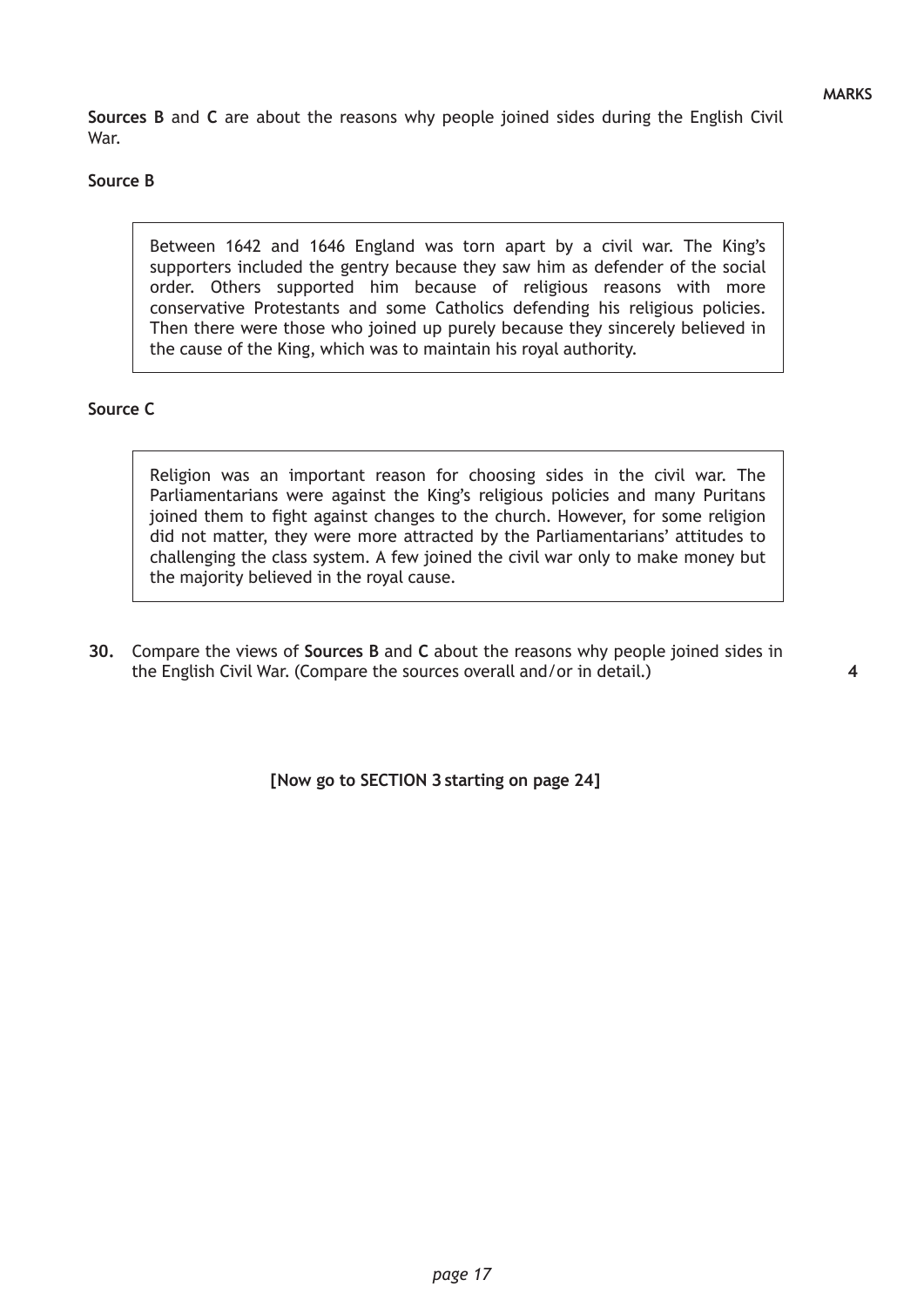## **SECTION 2 — BRITISH CONTEXTS — 29 marks**

### **Part C — The Atlantic Slave Trade, 1770–1807**

Attempt the following **five** questions using recalled knowledge and information from the sources where appropriate.

**31.** To what extent did tribal conflict encouraged by the slave trade cause the most harm to African societies?

(Use recalled knowledge to **introduce** then present a **balanced assessment** of the influence of different factors and come to a **reasoned conclusion**.)

**Source A** is about the impact that trade with the Caribbean had on the British economy.

#### **Source A**

British trade with the Caribbean continued for many years. Slave-produced goods such as sugar and coffee were imported into British ports, helping them to become rich and powerful trading centres. Work was provided in many ports as men were employed as sailors, shipbuilders and dock workers. The profits made from the slave trade were also invested in the development of other British industries. Wealthy colonial families built huge mansions in many of the British cities where they traded.

- **32.** How fully does **Source A** explain the impact that trade with the Caribbean had on the British economy? (Use the source and recall to reach a judgement.)
- **33.** Describe the methods used to discipline slaves on the plantations.

**9**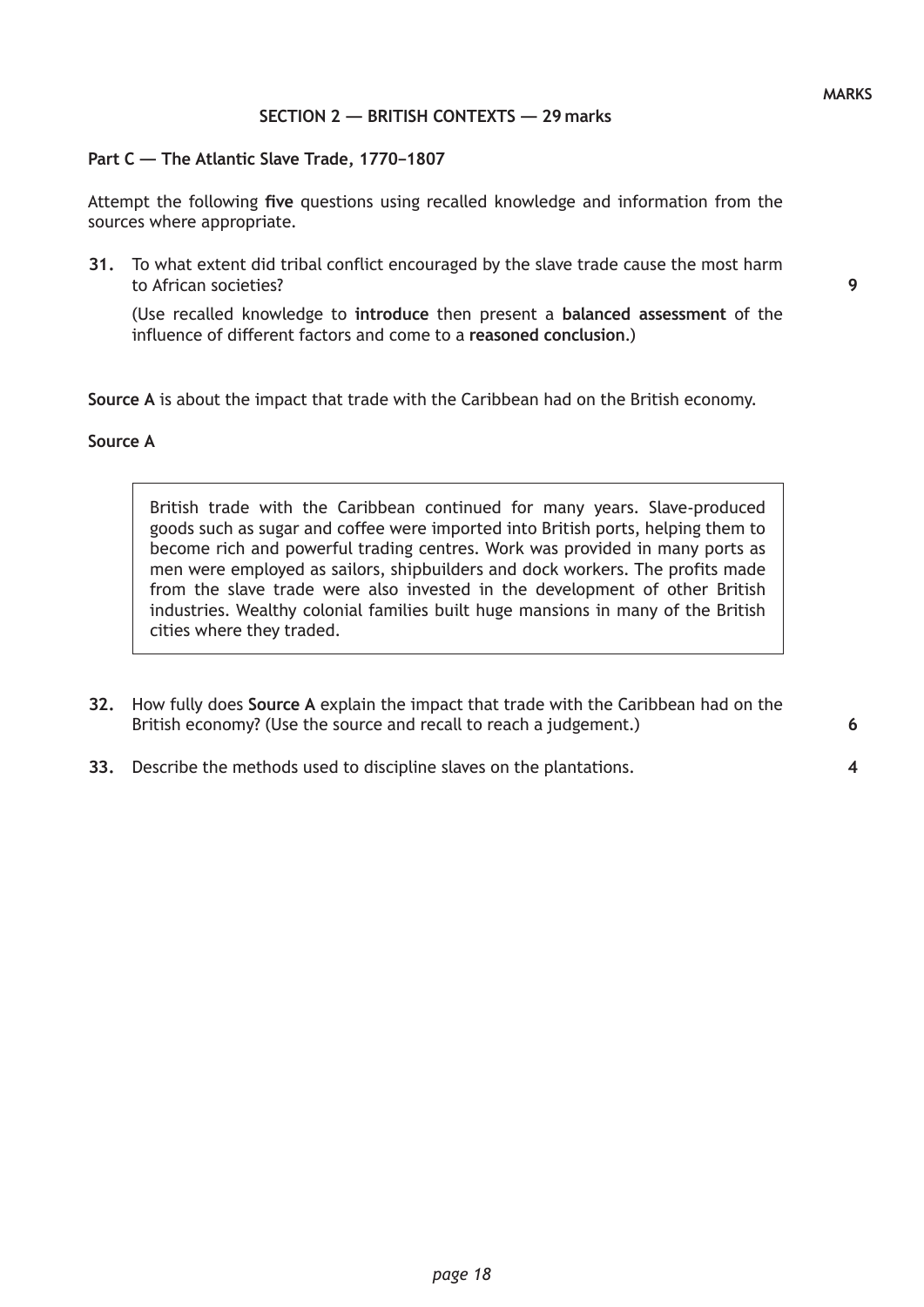**6**

**Sources B** and **C** are about the methods used by the abolitionists.

## **Source B**

The abolitionists used a variety of methods to put a stop to the slave trade. Personal accounts changed public opinion, as the dreadful experiences of the slaves during the Middle Passage were told by survivors. Many slavers backed these up, giving similar accounts about the horrors of the trade. Abolitionists such as Clarkson toured the country with equipment used on slaves to show the public how badly they were treated.

## **Source C**

The Committee for the Abolition of the Slave Trade was set up by Thomas Clarkson and Granville Sharp. Clarkson travelled around Britain with instruments such as manacles and thumbscrews to gain support for the cause. John Newton, former slaver, published a pamphlet outlining the horrific conditions of the slave trade and confirming slave accounts. Some slaves, such as Olaudah Equiano, published autobiographies sharing their experiences and changing the views of the public.

- **34.** Compare the views of **Sources B** and **C** about the methods used by the abolitionists. (Compare the sources overall and/or in detail.)
- **35.** Explain the reasons why it took so long to abolish the slave trade in Britain.

**[Now go to SECTION 3 starting on page 24]**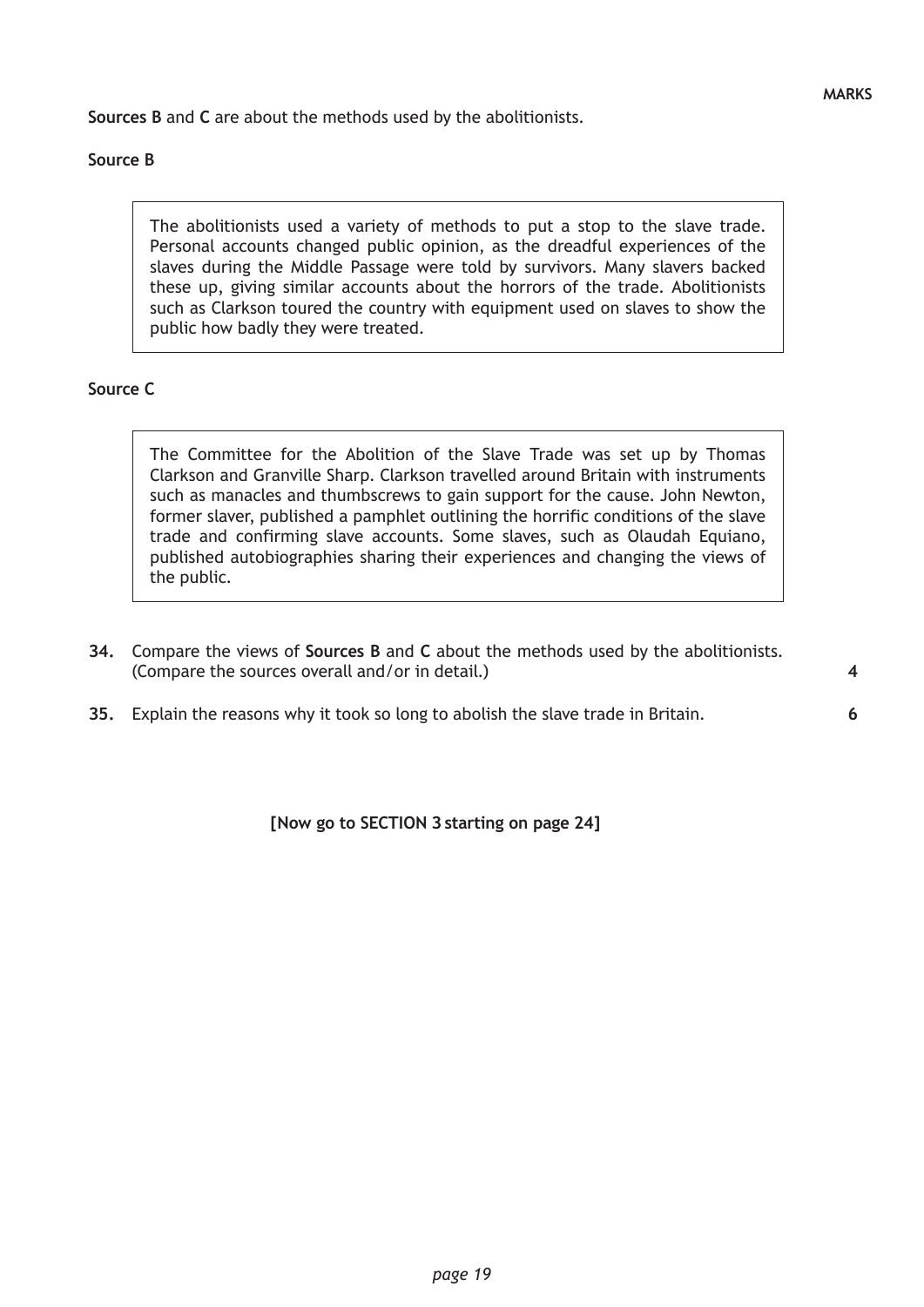### **SECTION 2 — BRITISH CONTEXTS — 29 marks**

#### **Part D — Changing Britain, 1760–1914**

Attempt the following **five** questions using recalled knowledge and information from the sources where appropriate.

**36.** To what extent did better sanitation have the biggest impact on people's health between 1760 and 1914?

(Use recalled knowledge to **introduce** then present a **balanced assessment** of the influence of different factors and come to a **reasoned conclusion**.)

**Sources A** and **B** are about rules and punishments for workers in textile factories.

#### **Source A**

Rules of Waterfoot Mill:

Any person coming to work late shall be fined.

Any person found talking with the other workers instead of working shall be fined.

Any person found smoking on the premises shall be instantly dismissed.

The overseers are responsible for enforcing these rules and shall report all fines to the masters.

The overseers shall be the first on the premises in the morning and the last to leave the premises at night.

### **Source B**

Workers could not afford to lose any of their wages by being fined for things such as being late. Some employers even advanced the factory clocks by 15 minutes in the morning so that all the workers were late. There were other fines too, for offences such as talking, whistling or singing. Mill owners also had the power to sack on the spot any employee who was found to be breaking the rules.

**37.** Compare the views of **Sources A** and **B** about rules and punishments in textile factories. (Compare the sources overall and/or in detail.)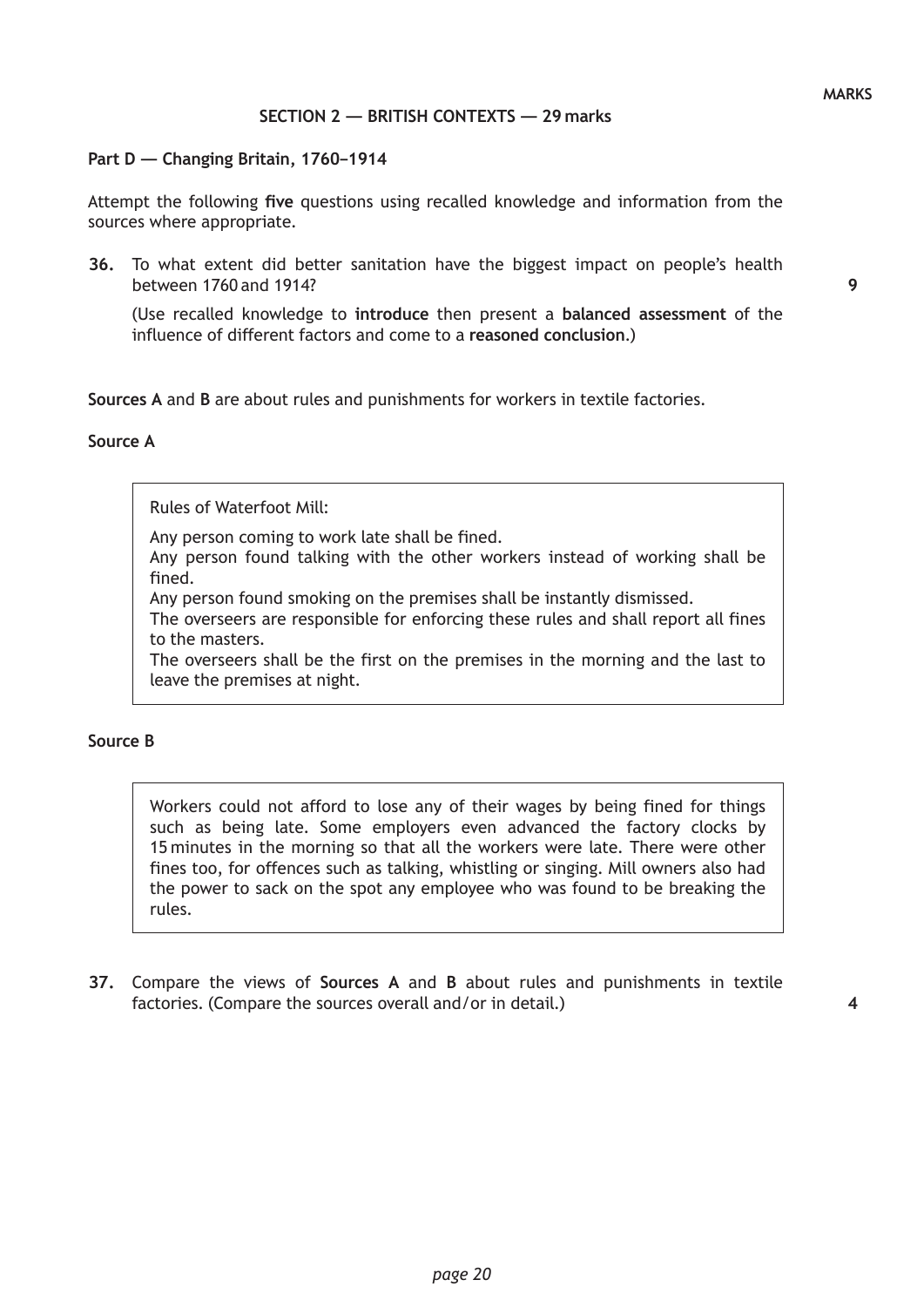**6**

**4**

**Source C** is about the laws which improved working conditions in coal mines.

## **Source C**

The 1842 Mines Act stated that no-one under 15 could be in charge of operating machinery or winding gear. However, this act did nothing to stop boys over the age of 10 from working underground. In 1850, it became compulsory for all mine owners to report accidents that led to death. Further progress was made in making mines safer when the Mines Act of 1862 made single mine shafts illegal. Then in 1872, miners were given the right to appoint inspectors from among themselves.

- **38.** How fully does **Source C** explain the ways in which laws helped to improve working conditions in coal mines? (Use the source and recall to reach a judgement.)
- **39.** Explain the reasons why the development of railways had such a big impact on Britain.
- **40.** Describe the demands of the Chartists.

**[Now go to SECTION 3 starting on page 24]**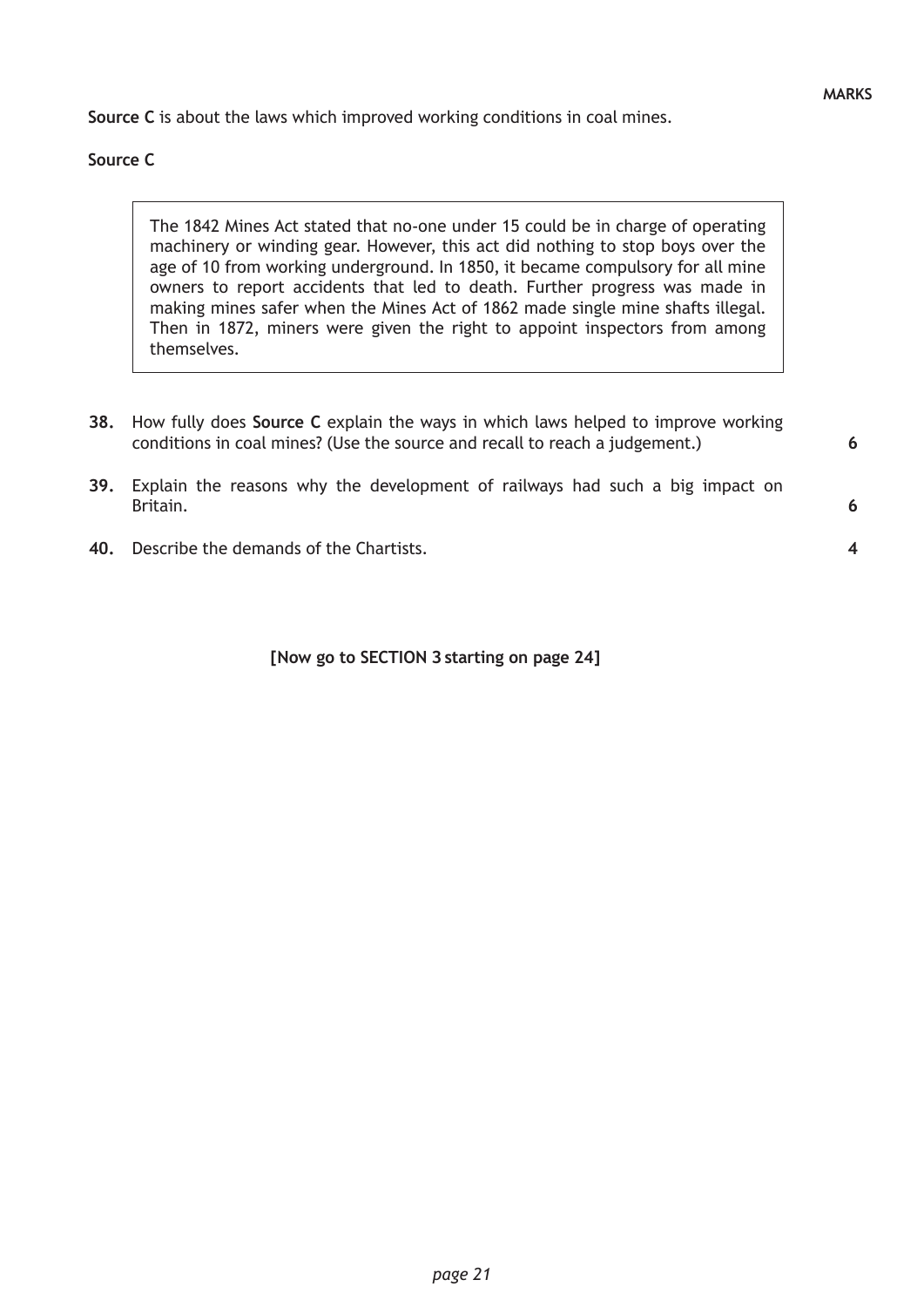**9**

## **SECTION 2 — BRITISH CONTEXTS — 29 marks**

#### **Part E — The Making of Modern Britain, 1880–1951**

Attempt the following **five** questions using recalled knowledge and information from the sources where appropriate.

- **41.** Explain the reasons why many people believed some groups of the poor deserved to be helped before 1914.
- **42.** To what extent were free school meals the most successful of the Liberal Reforms for the young?

(Use recalled knowledge to **introduce** then present a **balanced assessment** of the influence of different factors and come to a **reasoned conclusion**.)

**Sources A** and **B** are about the benefits of the 1911 National Insurance Act.

### **Source A**

All workers earning under £160 per year had to make a payment of 4 pence per week to the National Insurance fund. In return, insured workers received 10 shillings per week for the first 26 weeks of illness and 5 shillings a week after that. They were also entitled to free visits to the doctor and medicine. In addition, there was a maternity grant of 30 shillings for insured workers.

### **Source B**

Some workers resented having to make weekly National Insurance contributions, but the act had many benefits. When insured workers had a baby, they were given a grant of 30 shillings. The 1911 Act also gave insured workers 10 shillings a week for the first six months of sickness and this benefit was then halved until they were fit to return to work. Insured workers were also provided with free medical care.

**43.** Compare the views of **Sources A** and **B** about the benefits of the 1911 National Insurance Act. (Compare the sources overall and/or in detail.)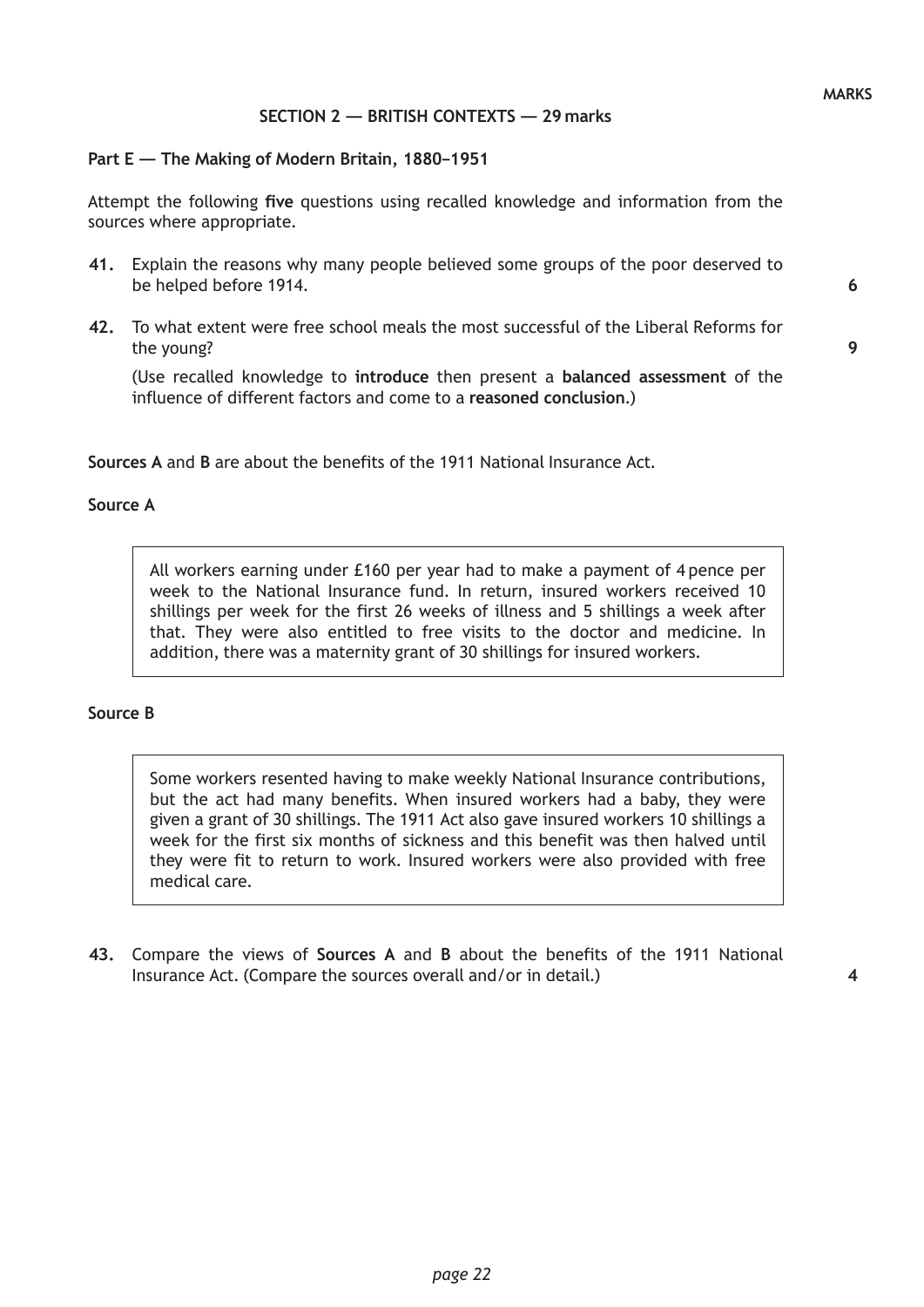**Source C** explains why the Second World War helped to bring about a welfare state.

## **Source C**

In many ways, the Second World War brought people together, created a sense of community and made people determined to create a better Britain. Winston Churchill was Prime Minister of a coalition government after 1940. The government intervened in people's lives more during the war, moving further away from a 'laissez-faire' approach. Rationing was brought in and the Ministry of Food was created, to make sure that everyone got a fair share of food. Some other reforms were introduced before 1945, such as family allowances.

- **44.** How fully does **Source C** explain why the Second World War helped to bring about a welfare state? (Use the source and recall to reach a judgement.)
- **45.** Describe the Labour reforms which improved the lives of British people between 1945 and 1951.

**4**

**[Now go to SECTION 3 starting on page 24]**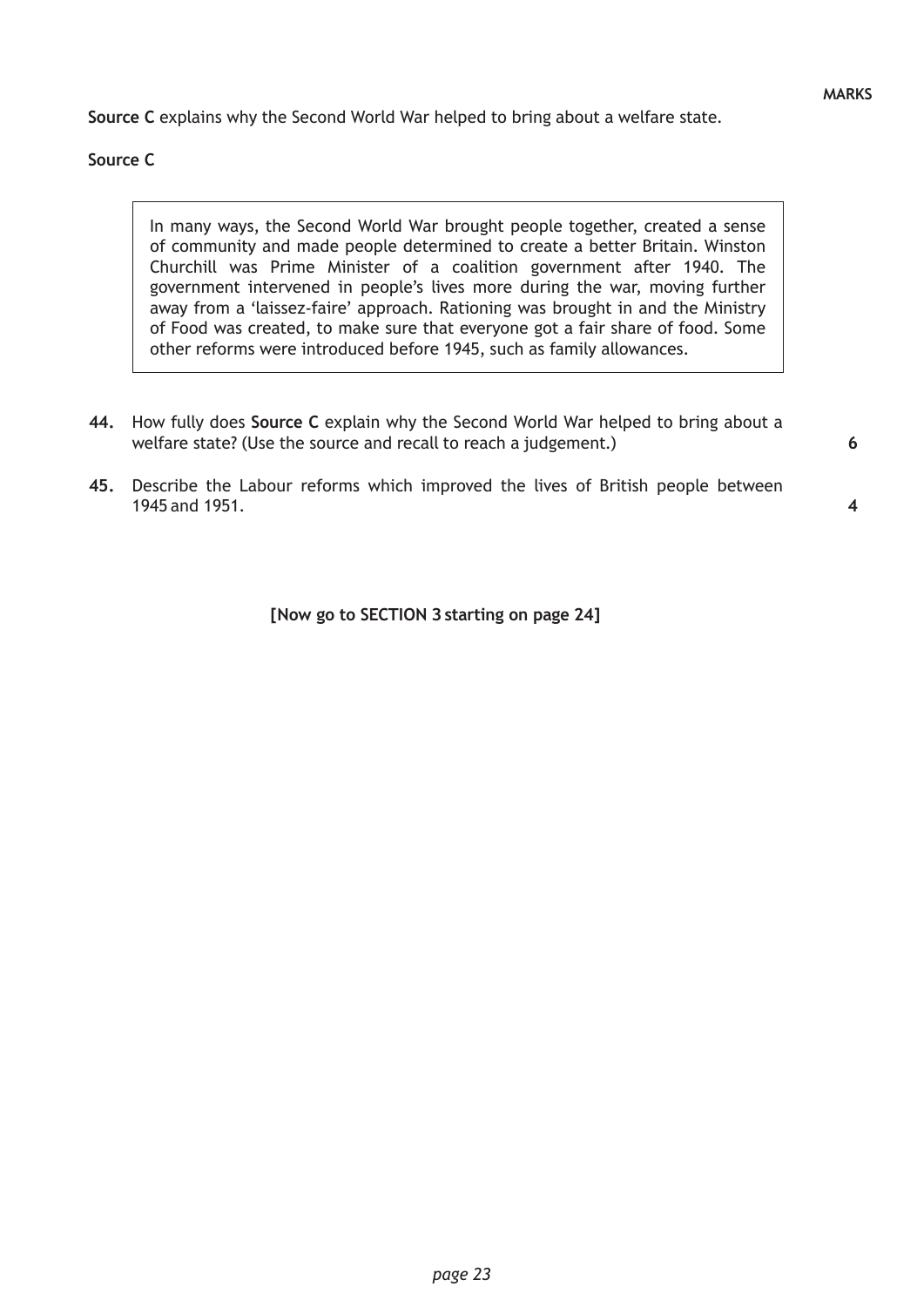**6**

## **SECTION 3 — EUROPEAN AND WORLD CONTEXTS — 25 marks**

### **Part A — The Cross and the Crescent: the Crusades, 1071–1192**

Attempt the following **five** questions using recalled knowledge and information from the sources where appropriate.

**Source A** is from a textbook written by a modern historian, published in 1960.

#### **Source A**

Castles became very important during the 11th century. Most castles were built to defend a location and so were usually made of stone and reinforced with high walls. Inside a castle were many rooms including a keep and a Great Hall, where weddings and feasts were held to celebrate special occasions. Castles were often uncomfortable with little warmth or light. Despite this, castles provided a place for knights to stay when carrying out guard duty for their lord.

**46.** Evaluate the usefulness of **Source A** as evidence of the use of castles in medieval times.

(You may want to comment on what type of source it is, who wrote it, when they wrote it, why they wrote it, what they say and what has been missed out.)

**47.** Explain the reasons why Emperor Alexius and the Crusaders had a difficult relationship during the First Crusade.

**Source B** describes the capture of Antioch in 1098.

#### **Source B**

The Crusaders had not been at Antioch for long when they heard the news that Kerbogha's army was on its way to attack them. Bohemond, desperate to keep Antioch for himself, bribed a Muslim guard who agreed to let the Crusaders into the city. In the middle of the night, sixty of Bohemond's men scaled the city walls. Quickly they reached the battlements and captured three towers. Before the Muslims could react, the two main gates were opened and the rest of the Crusader army rushed in.

**48.** How fully does **Source B** describe the capture of Antioch in 1098? (Use the source and recall to reach a judgement.)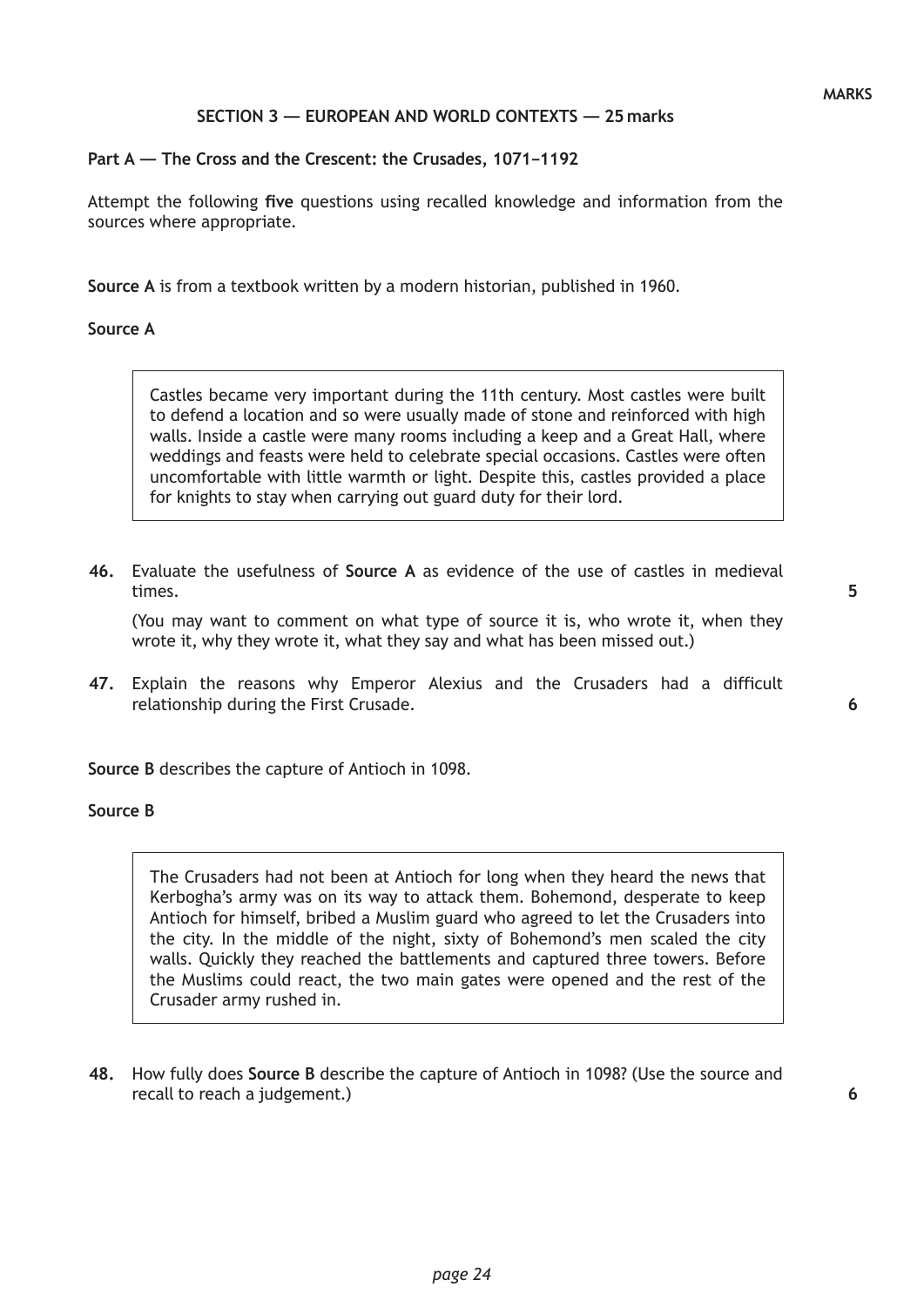**49.** Describe what happened at the Battle of Hattin in 1187.

**Sources C** and **D** are about the relationship between Saladin and the Muslims.

### **Source C**

When Saladin captured Jerusalem, he ended nearly 100 years of Christian control of the city. Despite this, many Muslims were unhappy with Saladin's leadership and were close to leaving his army. Saladin had been out-fought by the Crusaders at Arsuf and the Muslims believed his poor tactics at Jaffa had cost them victory. Saladin also upset the Muslims at Jerusalem by showing mercy to the Crusaders and refusing to kill them.

## **Source D**

Thousands of Muslims from Syria and Egypt flocked to join Saladin's forces. Saladin was so highly respected by the Muslims that even when he let the Crusaders go free at Jerusalem, not one Muslim complained. Although reinforcements arrived from Europe to help the Crusaders, Saladin was not concerned. At Jaffa Saladin successfully held off an attack led by Richard I and saved the grateful Muslims from defeat.

**50.** Compare the views of **Sources C** and **D** about the relationship between Saladin and the Muslims. (Compare the sources overall and/or in detail.)

**4**

**[Turn over**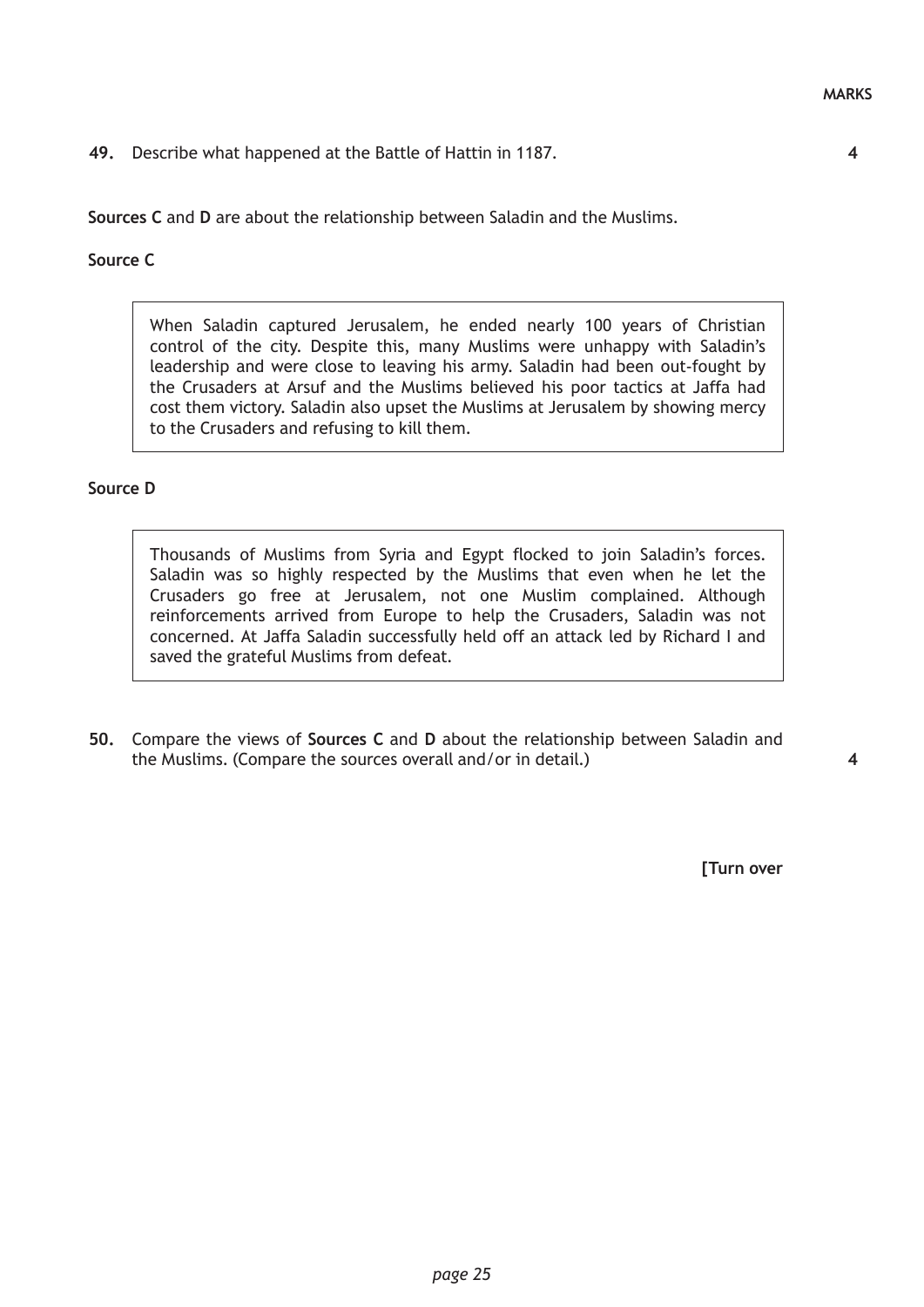**6**

## **SECTION 3 — EUROPEAN AND WORLD CONTEXTS — 25 marks**

#### **Part B — 'Tea and Freedom': the American Revolution, 1774–1783**

Attempt the following **five** questions using recalled knowledge and information from the sources where appropriate.

- **51.** Describe the events of the Boston Massacre.
- **52.** Explain the reasons why the American colonists went to war with Britain in 1775.

**Source A** is from a textbook written by a modern historian, published in 2005.

#### **Source A**

The Battle of Fort Ticonderoga gave the colonists a surprising but important victory over the British. The location of the fort was vital as its position protected New York and the New England colonies from British invasion from Canada. No one was killed during the attack. The main reason that the colonists wanted the fort was because they would gain control over cannons, munitions and armaments. These cannons were later moved to Boston. The fort itself was in a rundown condition, needing reconstruction.

**53.** Evaluate the usefulness of **Source A** as evidence of the conflict between the colonists and the British by 1776.

(You may want to comment on what type of source it is, who wrote it, when they wrote it, why they wrote it, what they say and what has been missed out.)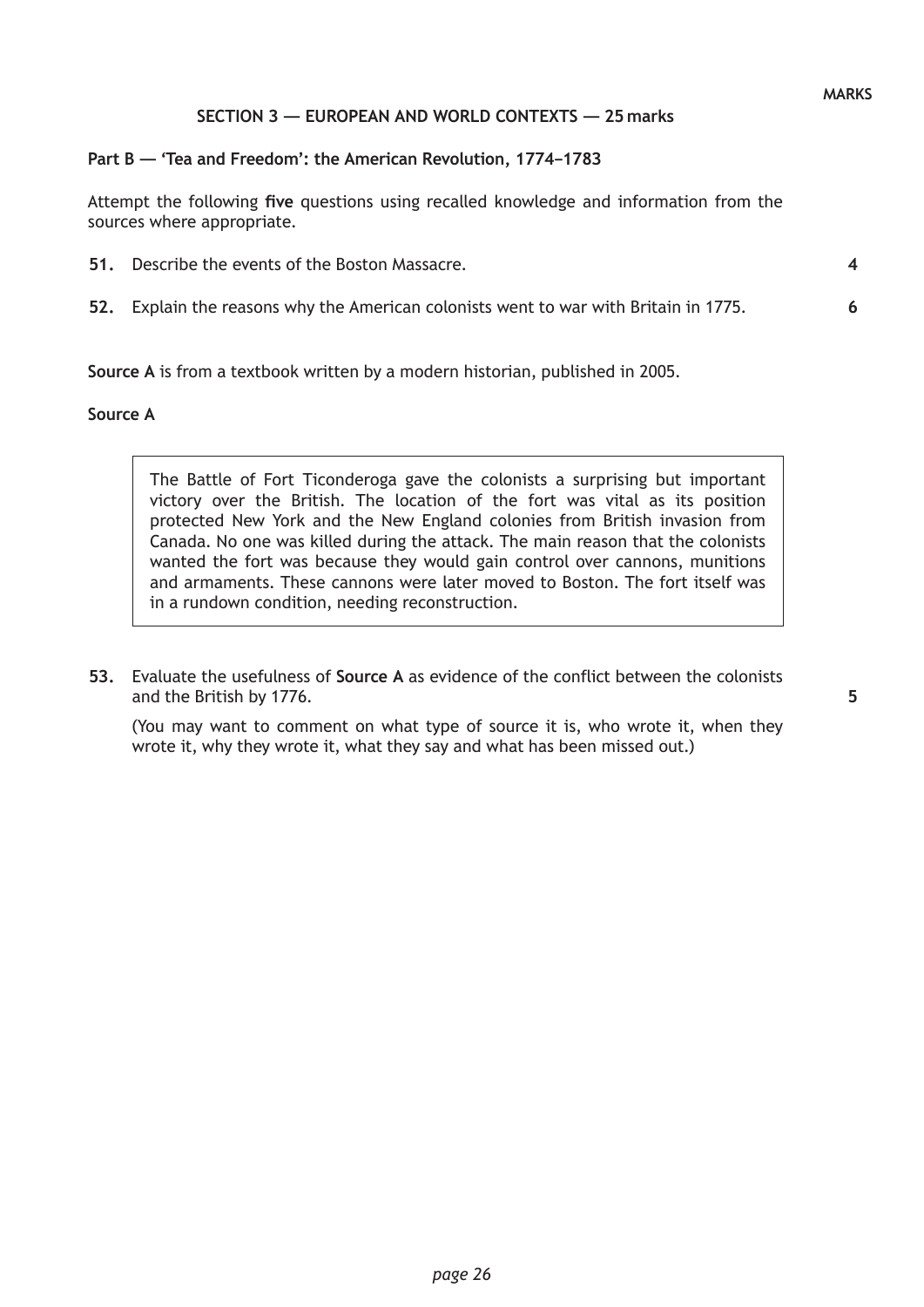**Source B** is about the experience of British soldiers in battle during the American Revolution.

## **Source B**

The British army had around 8,500 men and were vastly outnumbered by the militia they were fighting. If more troops were needed, they were hired from abroad. British troops wore red coats, white breeches and tall felt hats. Their uniform made them easy targets. It was also unsuitable for fighting in North America. British troops complained about the unfair tactics employed by the colonists. They were not used to fighting enemies whose main tactics were to hide behind walls and trees, open fire then move away.

**54.** How fully does **Source B** describe the experience of British soldiers in battle during the American Revolution? (Use the source and recall to reach a judgement.)

**6**

**Sources C** and **D** are about attitudes towards the Declaration of Independence.

## **Source C**

On 14 July 1776, Congress took the final step by issuing the Declaration of Independence. King George III was accused by many colonists of indefensible crimes such as imposing taxes which colonists had not agreed to and damaging their trade. The worst charge was that he was responsible for an unfair justice system. The Declaration of Independence was inspirational for all Americans, both black and white.

## **Source D**

The Declaration of Independence was issued in July 1776. Many colonists supported King George III's policies, arguing that his taxes were justified. The King was most upset by the accusation that he had stopped America from having a just legal system as the British felt it was the fairest available. The Declaration was criticised by many as it made no comment on the large number of slaves in America.

**55.** Compare the views of **Sources C** and **D** about attitudes towards the Declaration of Independence in 1776. (Compare the sources overall and/or in detail.)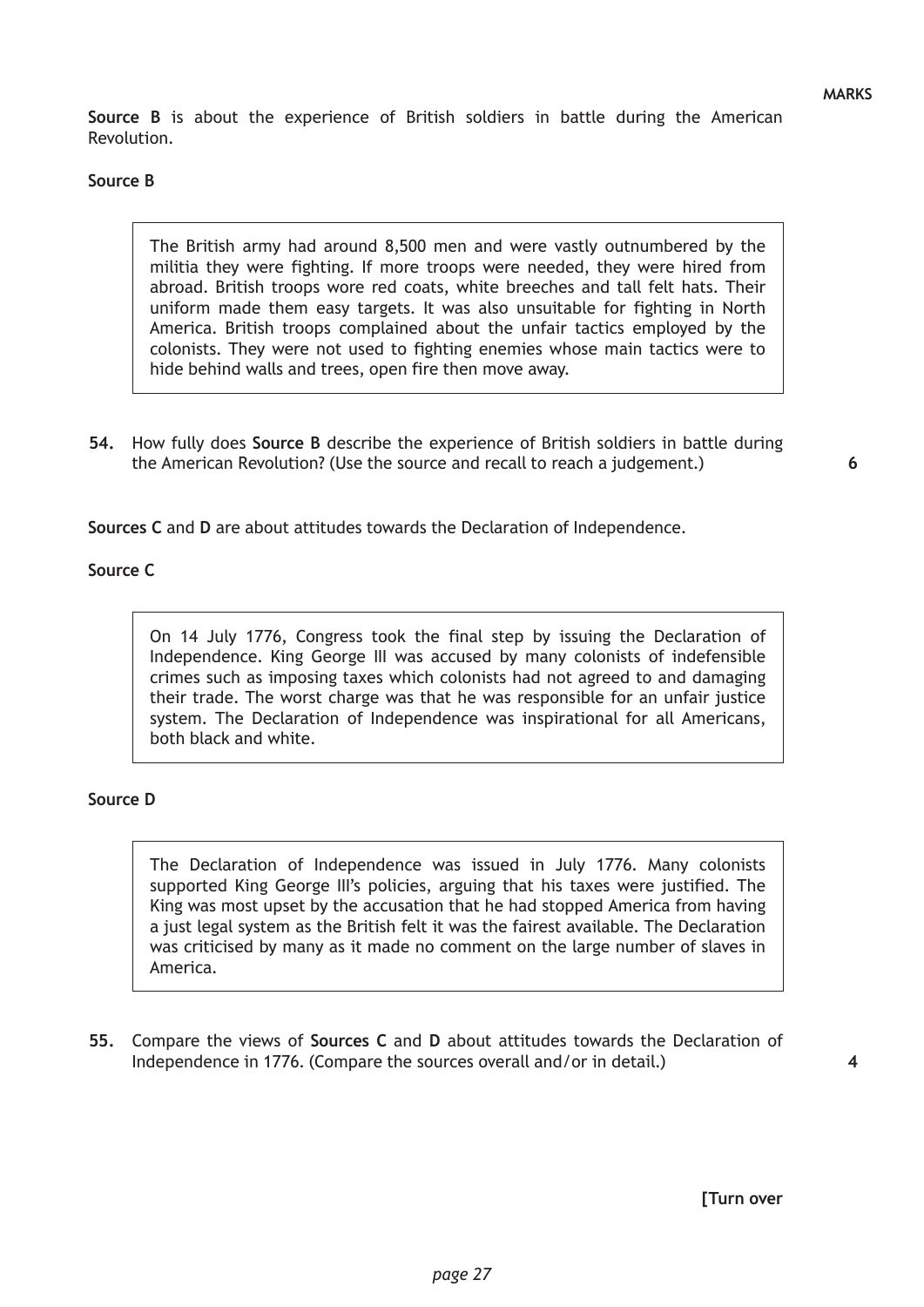## **SECTION 3 — EUROPEAN AND WORLD CONTEXTS — 25 marks**

**Part C — USA, 1850–1880**

Attempt the following **five** questions using recalled knowledge and information from the sources where appropriate.

**Source A** is from a textbook written by modern historians, published in 1998.

### **Source A**

The American Civil War lasted from 1861 to 1865. After the war ended, thousands of former soldiers wanted to rebuild their lives. Many of the newly freed black slaves were looking for a new life. One obvious place to go was the West. The US government also recognised the need to populate the West and to achieve this, they passed the Homestead Act in 1862. This law encouraged people to move West and allowed each family to settle on 160 acres of land.

| 56. Evaluate the usefulness of Source A as evidence of the reasons why people moved |  |  |  |  |  |
|-------------------------------------------------------------------------------------|--|--|--|--|--|
| West.                                                                               |  |  |  |  |  |

(You may want to comment on what type of source it is, who wrote it, when they wrote it, why they wrote it, what they say and what has been missed out.)

- **57.** Describe the problems faced by settlers who travelled West.
- **58.** Explain the reasons why support for the Republican Party grew in the 1850s.

**5**

**4**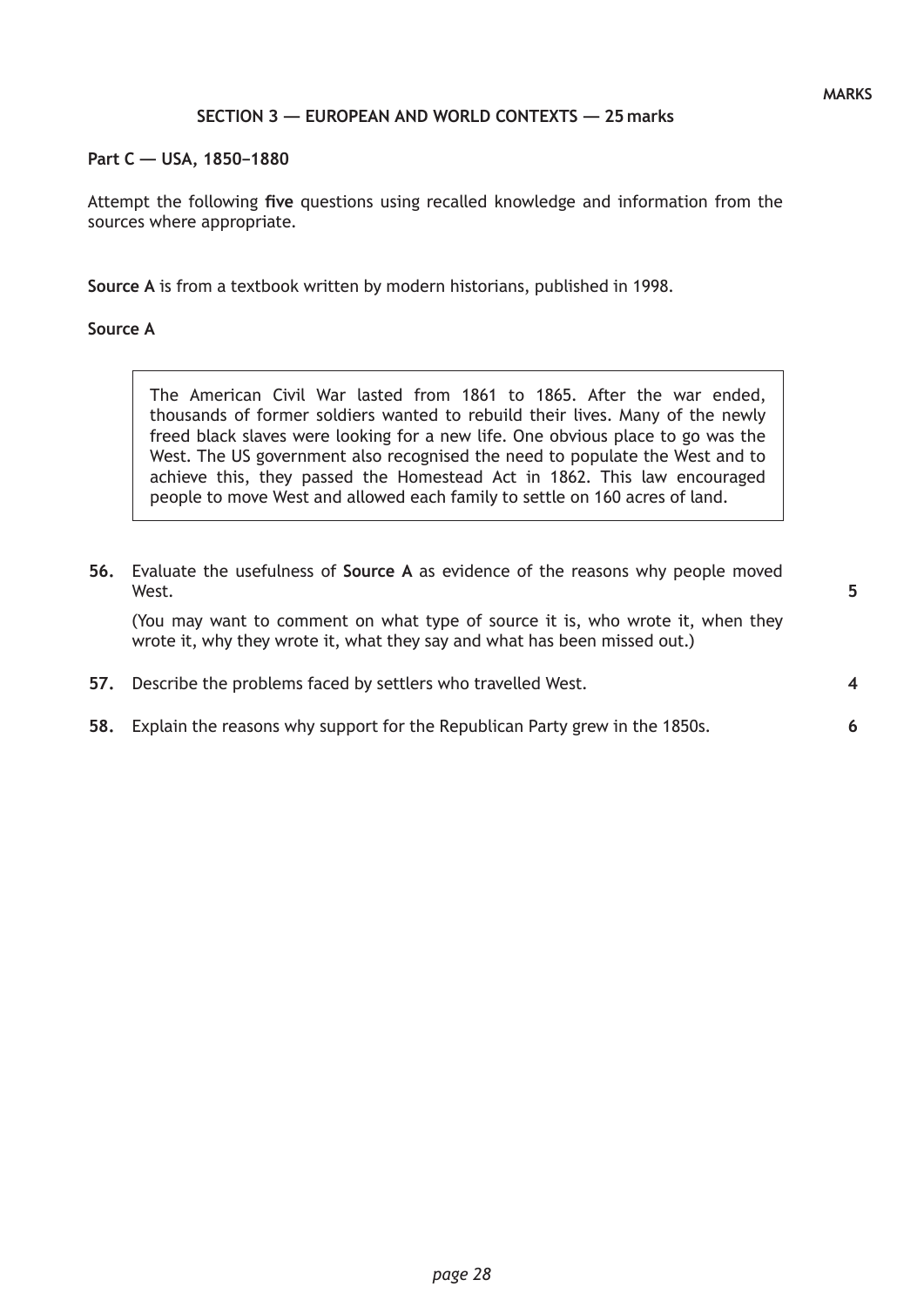# **Source B**

The Black Codes were laws that were passed by the Southern States after the Civil War. They were designed to limit the freedom of ex-slaves. They gave newly freed slaves the essential right to own and inherit property. Former slaves also had the right to legal protection. However, the Black Codes tried to prevent them from using their right to vote in elections. In certain states, Black Codes banned newly freed slaves from certain jobs and made sure that they could only earn very low wages.

**59.** How fully does **Source B** describe the treatment of newly freed slaves by the Black Codes? (Use the source and recall to reach a judgement.)

**6**

**4**

**Sources C** and **D** are about the reaction of Native Americans to their treatment by the US Government.

## **Source C**

We want to die in peace feeling that our numbers will not diminish and that our name will not become extinct. We cannot accept being forced to live on land which is not suitable to our needs. Our people are decreasing in numbers here, and will continue to decrease unless they are allowed to return to their native land. There is no climate or soil which is equal to our previous home.

## **Source D**

After the battle of the Little Bighorn there was no prospect of a Native American military victory against the whites. The only option for us was life on a reservation which had some advantages. We were given adequate amounts of land on which to grow crops. Most accepted the change from being hunters to farmers. Food rations were sufficient and the Native American population increased.

**60.** Compare the views of **Sources C** and **D** about the attitudes of Native Americans to their treatment by the US Government. (Compare the sources overall and/or in detail.)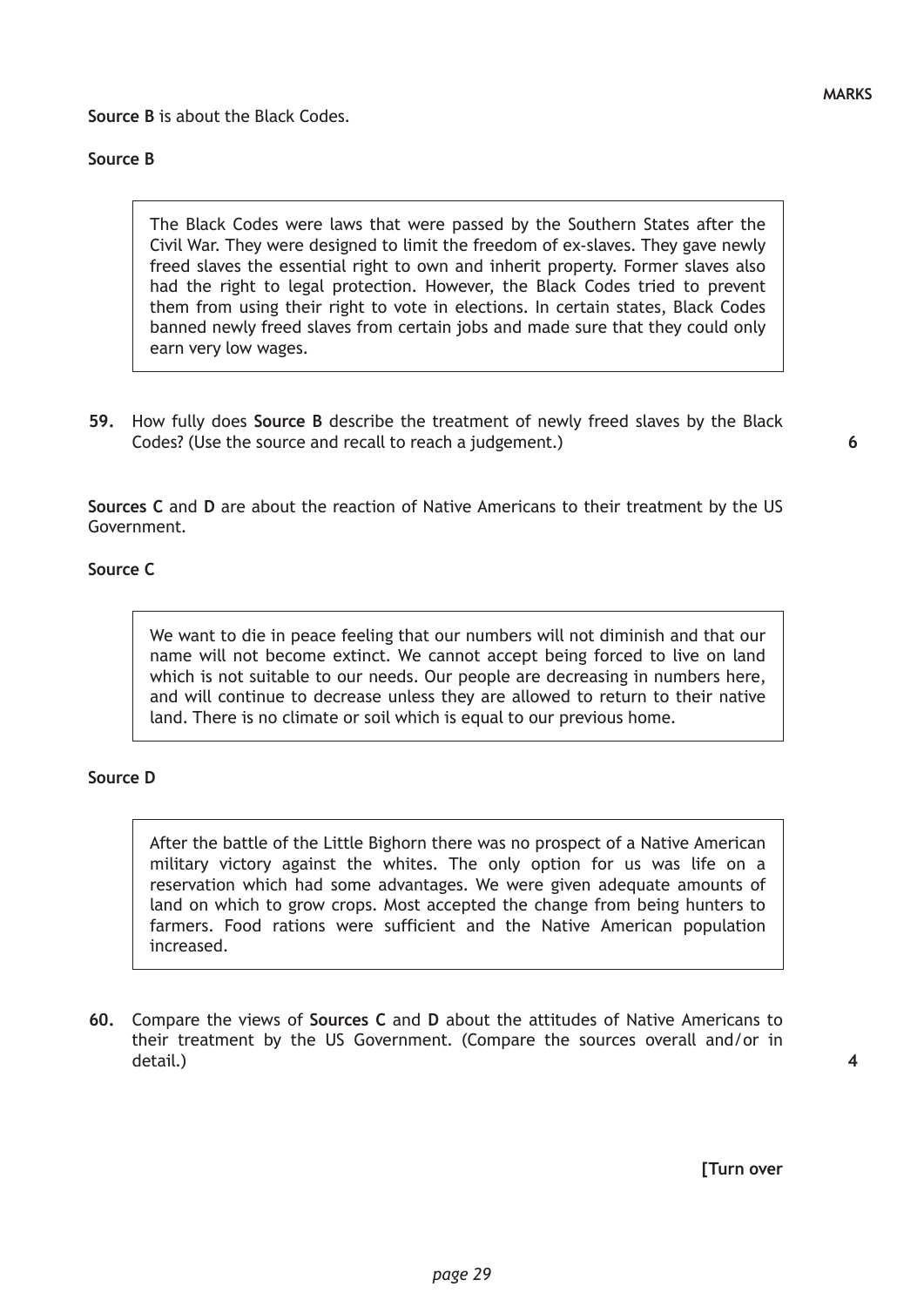**6**

### **SECTION 3 — EUROPEAN AND WORLD CONTEXTS — 25 marks**

#### **Part D — Hitler and Nazi Germany, 1919–1939**

Attempt the following **five** questions using recalled knowledge and information from the sources where appropriate.

**61.** Describe the events of the Munich Beer Hall Putsch in 1923.

**62.** Explain the reasons why support for the Nazis grew by January 1933.

**Source A** is from a textbook written by modern historians, published in 2000.

#### **Source A**

The murder of a Nazi diplomat in Paris on 7th November 1938 by a Jew sparked an episode of violent persecution in Germany. Propaganda Minister Joseph Goebbels encouraged an attack on Jewish shops, homes and synagogues. This became known as Kristallnacht (Crystal Night) because of all the glass strewn across the pavements and streets of German towns and cities. Around 100 Jews were murdered during the violence. A further 20,000 were sent to concentration camps. After Kristallnacht the Nazis introduced new measures to persecute the Jews.

**63.** Evaluate the usefulness of **Source A** as evidence of the treatment of Jews in Nazi Germany between 1933 and 1939.

(You may want to comment on what type of source it is, who wrote it, when they wrote it, why they wrote it, what they say and what has been missed out.)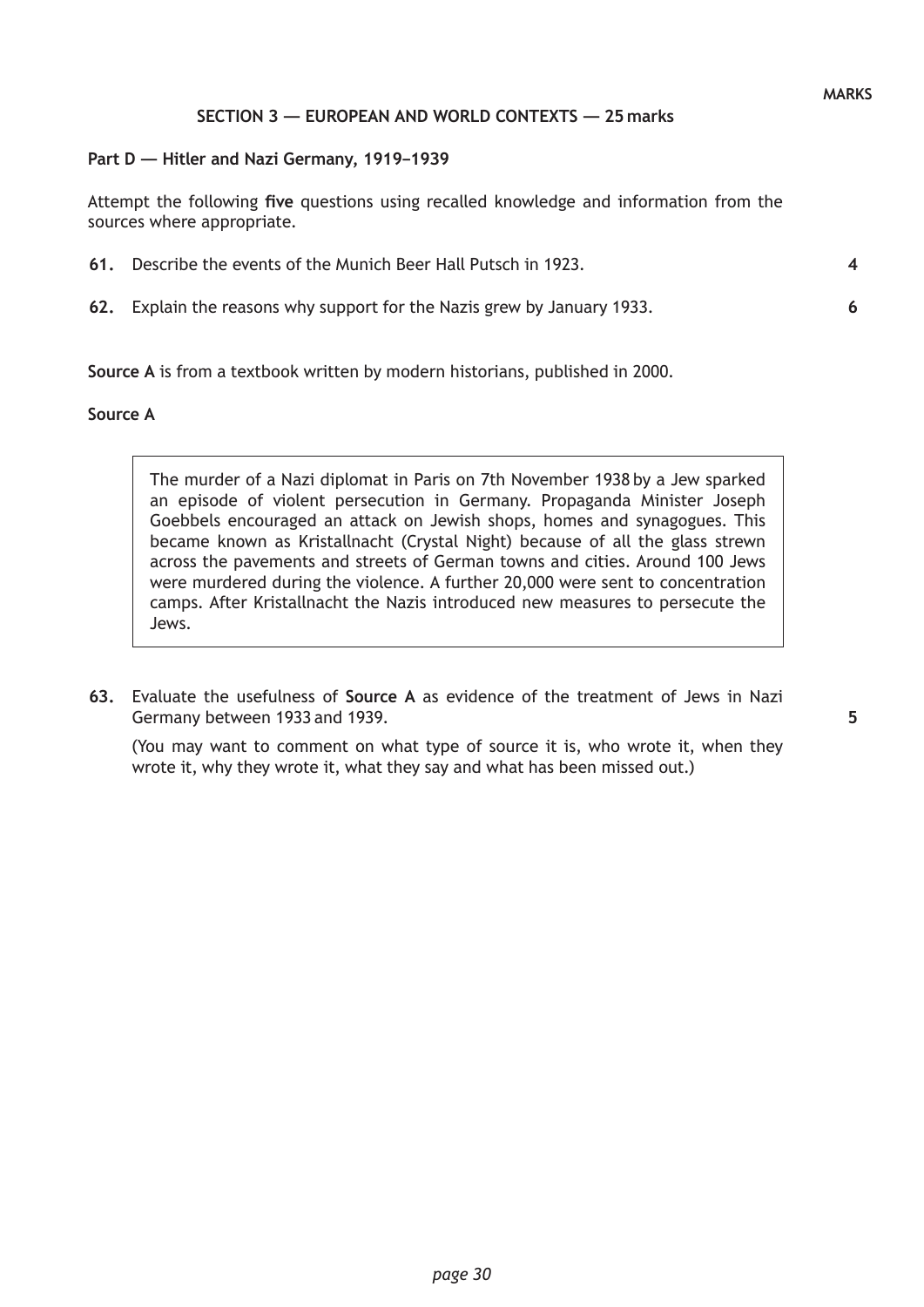**Source B** describes opposition in Nazi Germany between 1933 and 1939.

### **Source B**

Some workers protested by refusing to give Nazi salutes. Others rebelled by not turning up for work at all. Some even damaged factory machinery or equipment. In 1939 one factory worker, Georg Elser, was so angered by the lack of workers' rights that he planted a bomb in a hall where Hitler was scheduled to speak. Elser's timing was perfect; however Hitler had finished his speech several minutes early and was no longer on the stage by the time the bomb detonated.

**64.** How fully does **Source B** describe opposition in Nazi Germany between 1933 and 1939? (Use the source and recall to reach a judgement.)

**Sources C** and **D** are about attitudes towards youth organisations for girls in Nazi Germany.

### **Source C**

There were separate organisations for boys and girls. For girls, the organisation prepared them for motherhood which most accepted. Girls, at the age of 10, joined the League of Young Maidens. Girls had to run 60 metres in 14 seconds, throw a ball 12 metres, know how to somersault and they enjoyed the competitiveness. When they turned 14, they had lessons on sewing and cooking which most found very useful.

### **Source D**

Girls aged 10-14 years joined the Young Maidens where they were taught how to become good mothers but many resented this. Compulsory route marches and swimming contests were disliked by many girls. Between the ages of 14 and 21, they joined the League of German Maidens where they were further prepared for their roles as the mothers of future Germans. There were also classes on needlework and housework which many considered unnecessary.

**65.** Compare the views of **Sources C** and **D** on attitudes towards youth organisations for girls in Nazi Germany. (Compare the sources overall and/or in detail.)

**[Turn over**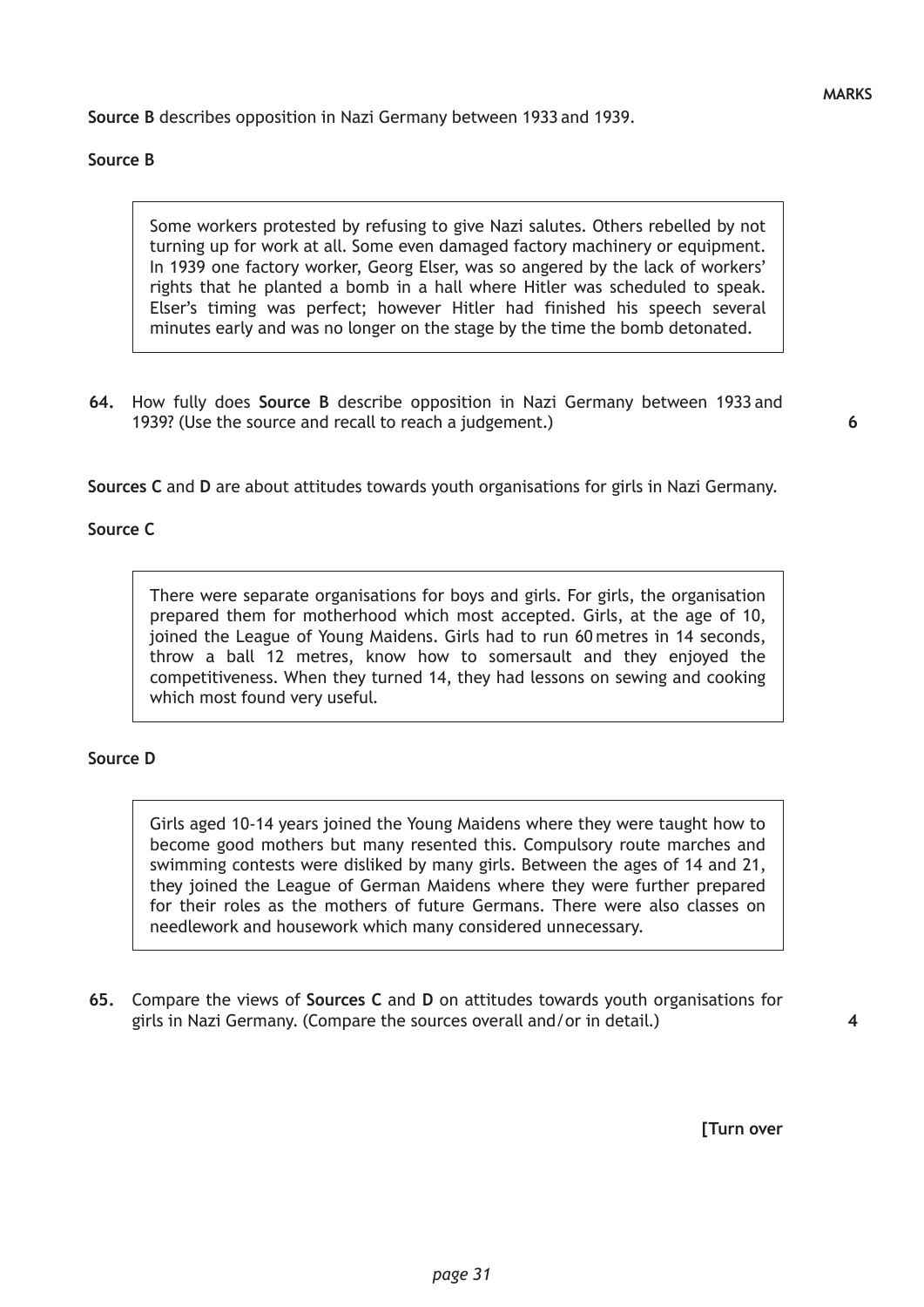## **SECTION 3 — EUROPEAN AND WORLD CONTEXTS — 25 marks**

#### **Part E — Red Flag: Lenin and the Russian Revolution, 1894–1921**

Attempt the following **five** questions using recalled knowledge and information from the sources where appropriate.

**66.** Describe the methods used by the Tsar to control the Russian people.

**Source A** is about the 1905 Revolution.

## **Source A**

The 1905 Revolution involved a number of separate uprisings throughout Russia. In January, a wave of strikes began throughout the country involving 400,000 people. The Tsar's uncle, the Grand Duke Sergei, was assassinated in February. By summer, the demands of the protestors had become far more political. They took to the streets demanding freedom of speech, an elected parliament and the right to form political parties. In Poland and the Baltic provinces, national minorities who were opposed to the Tsarist regime also rose up to demand political and economic reforms.

- **67.** How fully does **Source A** describe the events of the 1905 Revolution? (Use the source and recall to reach a judgement.)
- **68.** Explain the reasons why the February Revolution broke out in 1917.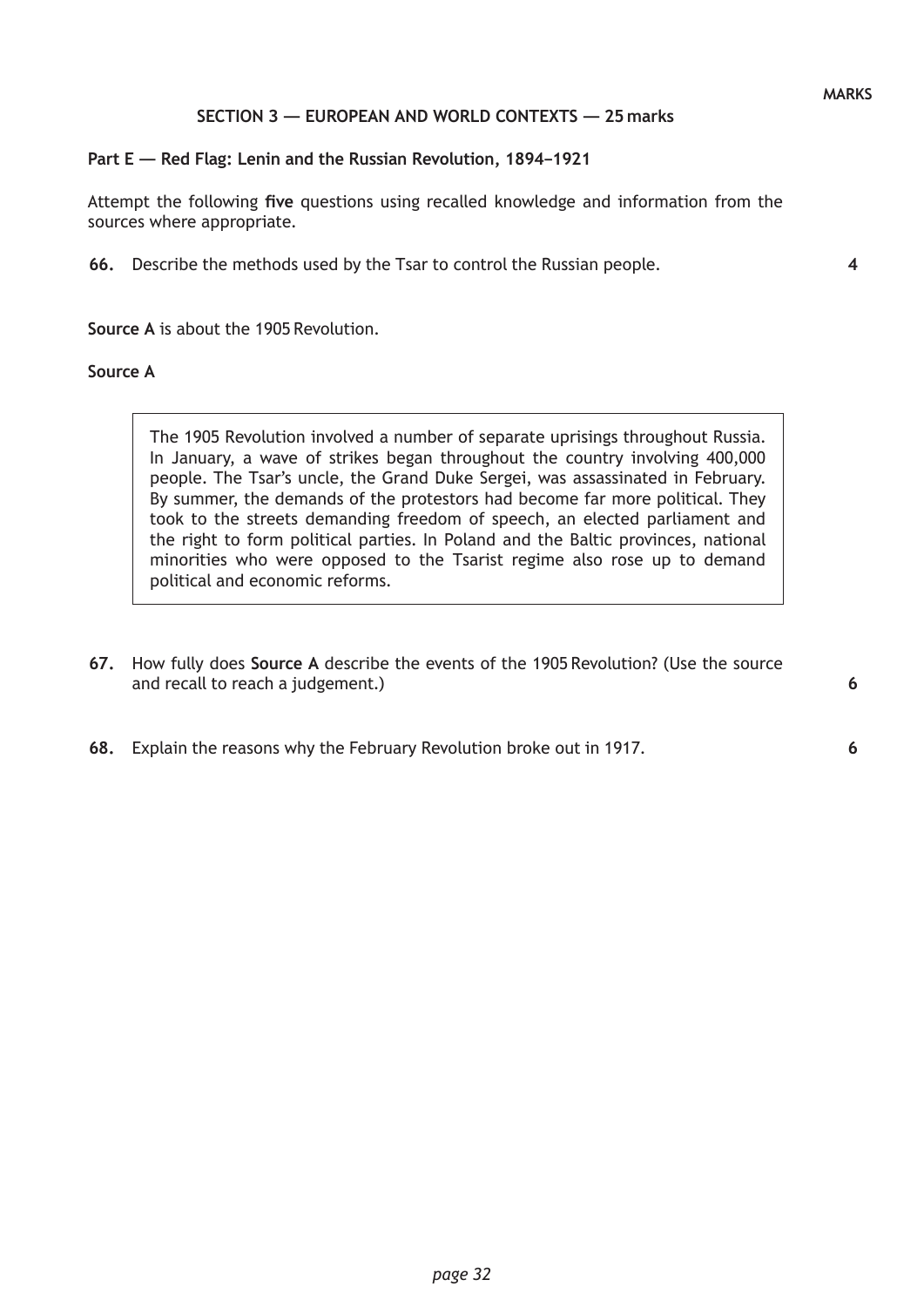**Source B** is from a textbook written by a modern historian, published in 1963.

### **Source B**

The Tsar abdicated in March 1917 and the Duma set up a Provisional Government. It was designed to promote democracy and liberalism in Russia. However, it did not overcome the difficulties facing Russia. The Provisional Government also continued the war, even though the Russian people were completely against it and the army became much less willing to fight. Finally, the Provisional Government failed to solve the issue of land settlements which also angered the peasants.

**69.** Evaluate the usefulness of **Source B** as evidence of the reasons for the failure of the Provisional Government.

(You may want to comment on what type of source it is, who wrote it, when they wrote it, why they wrote it, what they say and what has been missed out.)

**Sources C** and **D** are about the effects of the Civil War on Russian peasants.

### **Source C**

My troops entered the village and put all the Bolshevik traitors to death, this was the usual punishment. After the executions, their houses were burned. The whole village protested but we did not care. Many villages had to be dealt with in this way but it was necessary. Then the rest of the population was ordered to deliver, without payment, all of their grain. We left them with their cattle and horses.

#### **Source D**

Both the Reds and the Whites practised terror in areas under their control. They looked on the death penalty as an emergency measure, which was only used when absolutely necessary. The Whites adopted a policy of grain requisitioning, sending soldiers, usually armed, to get a share of the grain out of peasants' barns. They also took farm animals and horses to help them win the war.

**70.** Compare the views of **Sources C** and **D** about the effects of the Civil War on Russian peasants. (Compare the sources overall and/or in detail.)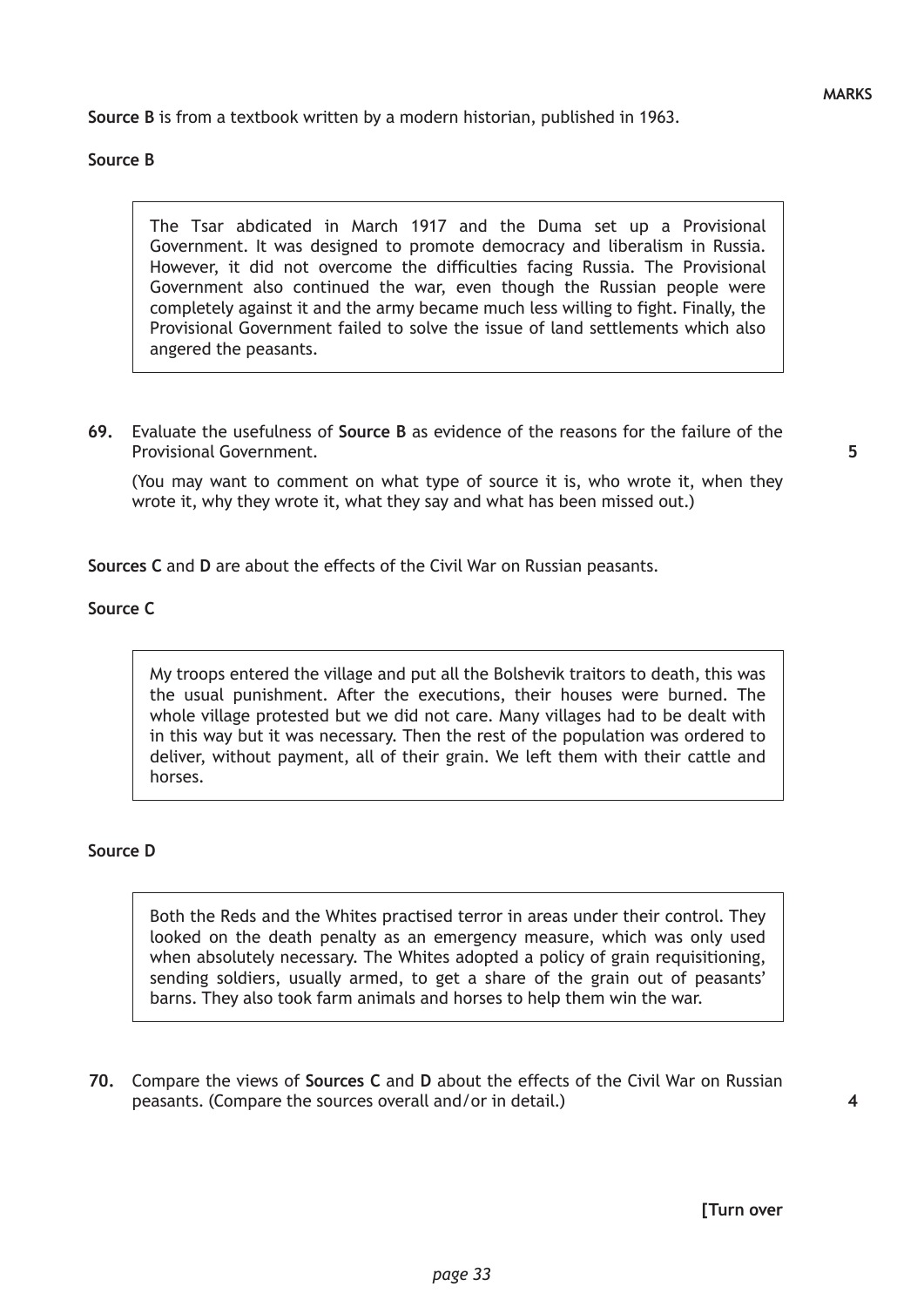## **SECTION 3 — EUROPEAN AND WORLD CONTEXTS — 25 marks**

## **Part F — Mussolini and Fascist Italy, 1919–1939**

Attempt the following **five** questions using recalled knowledge and information from the sources where appropriate.

**Source A** is from a textbook written by modern historians, published in 1998.

## **Source A**

The Fascists got very little support in the 1919 election, but things improved for them after this. They appealed to many small landowners who had been harmed by Socialist local government and were worried about a Socialist revolution. Young people were attracted to Fascism as it seemed to offer the prospect of adventure and action. The Fascists also gained working class support as they kept some of their original radical social policies such as fair wages and prices.

**71.** Evaluate the usefulness of **Source A** as evidence of the appeal of Fascism between 1919 and 1925.

(You may want to comment on what type of source it is, who wrote it, when they wrote it, why they wrote it, what they say and what has been missed out.)

**72.** Describe the methods used by the Italian Fascists to spread propaganda.

**Source B** describes the activities of Fascist youth organisations.

## **Source B**

The Fascists were determined to win the support of every one of the younger generation. The new Fascist youth organisation was called the ONB (Opera Nazionale Balila). It was a party organisation but it was taken over by the Education Ministry in 1929. Young people learned horse riding skills. Many youngsters went skiing in the Italian Alps. Every member had to swear a personal oath of loyalty to Mussolini. Most towns had rallies on a Saturday afternoon between 3·30 and 6·00 pm.

**73.** How fully does **Source B** describe the activities of Fascist youth organisations? (Use the source and recall to reach a judgement.)

**5**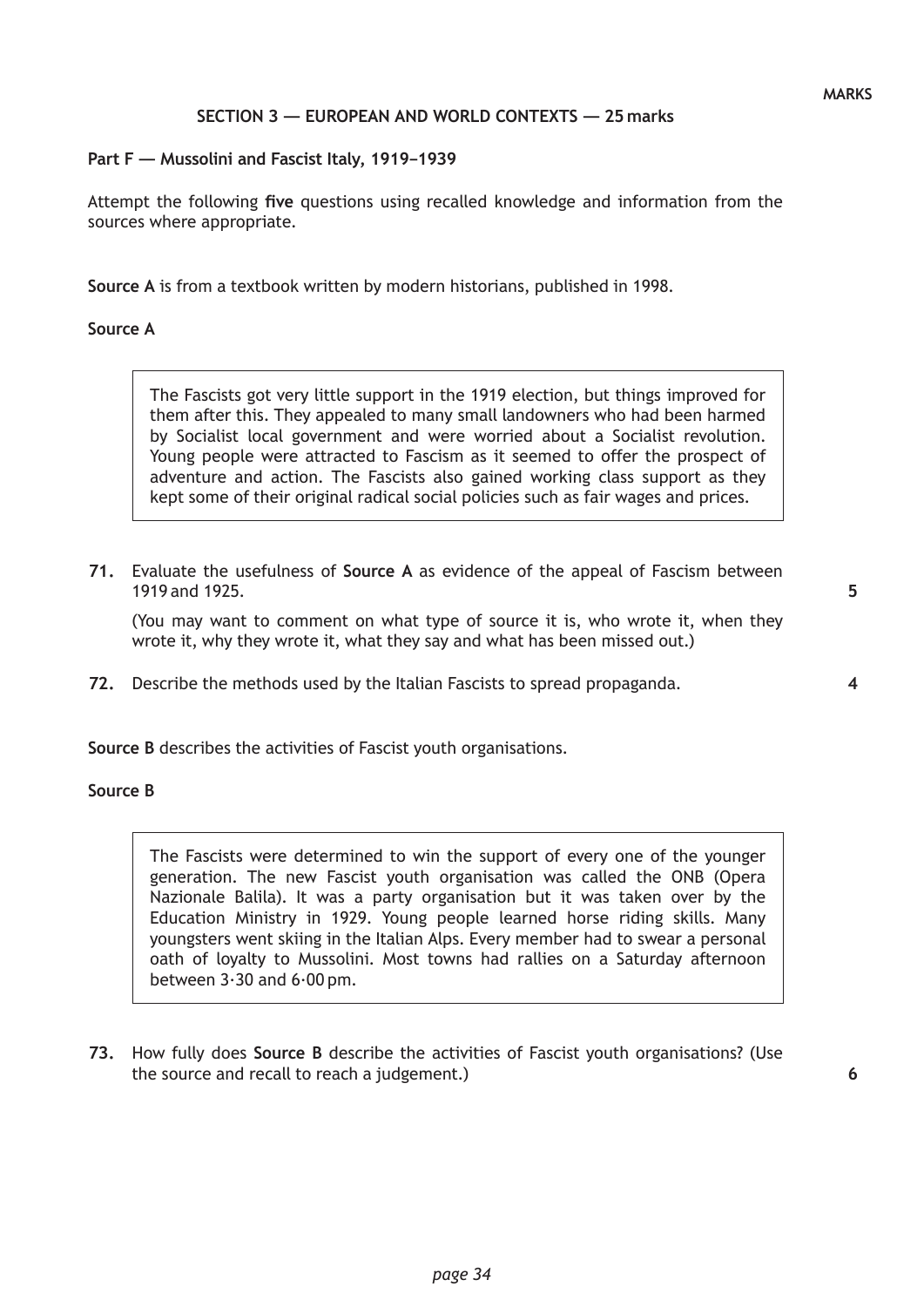### **74.** Explain the reasons why Italy invaded Abyssinia in 1935.

**Sources C** and **D** are about opposition to the Fascist regime.

## **Source C**

Europe in the inter-war period was divided between democracies and dictatorships. Democracy managed to survive in Britain, but Mussolini had many admirers there. Opposition to the Fascist government in Italy was quite effective. There were several reasons for this but it was mainly because the regime was not popular amongst large numbers of people. The opposition groups were only occasionally infiltrated by the police and their informers.

#### **Source D**

There was opposition to the Fascists, but it never posed a threat to the regime. Many Italians wanted to stay out of politics and concentrate on family life but most supported Mussolini's foreign and economic policies. When opposition groups did appear they were unable to operate without interference from the police. Socialists and Communists were at the forefront of opposition to the government. Fascism has little support in Italy today.

**75.** Compare the views of **Sources C** and **D** about opposition to the Fascist regime. (Compare the sources overall and/or in detail.)

**4**

**[Turn over**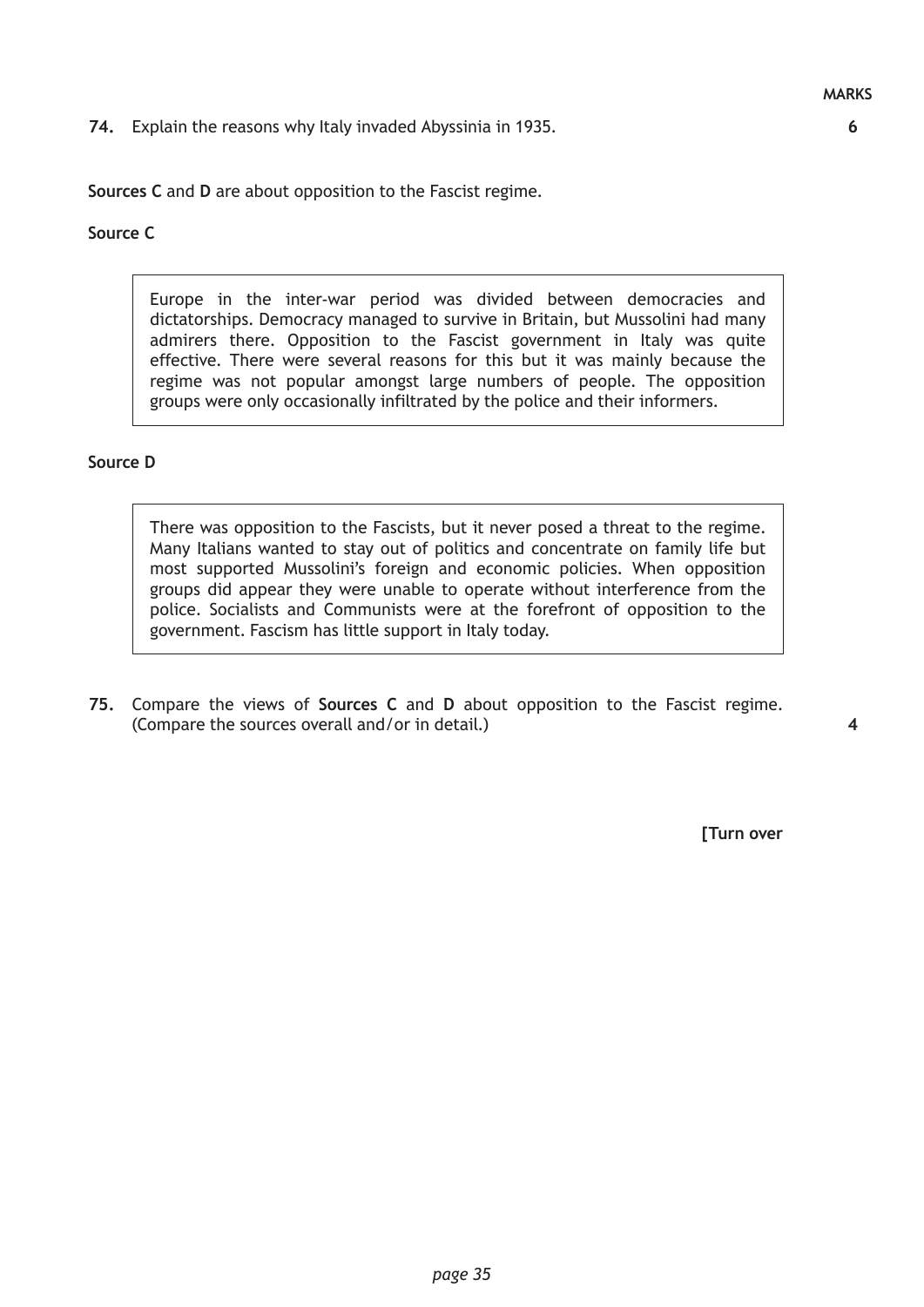### **SECTION 3 — EUROPEAN AND WORLD CONTEXTS — 25 marks**

### **Part G — Free at Last? Civil Rights in the USA, 1918–1968**

Attempt the following **five** questions using recalled knowledge and information from the sources where appropriate.

**76.** Describe the difficulties faced by immigrants to the USA in the 1920s.

**Source A** is from a textbook written by modern historians, published in 2013.

#### **Source A**

Slavery had been abolished in the 1860s but the Southern states of the USA used Jim Crow laws to maintain a segregated society. Black children were forbidden to attend school with white children. At work, black Americans collected their pay separately from whites. There were also strict bans on whites and blacks marrying. In 1896, the Supreme Court ruled that such segregation of black people from white people was acceptable. Their ruling was called the 'separate but equal' decision.

**77.** Evaluate the usefulness of **Source A** as evidence of the ways in which the Jim Crow laws segregated black and white Americans.

(You may want to comment on what type of source it is, who wrote it, when they wrote it, why they wrote it, what they say and what has been missed out.)

**78.** Explain the reasons why sit-ins were an important step forward in the campaign for civil rights.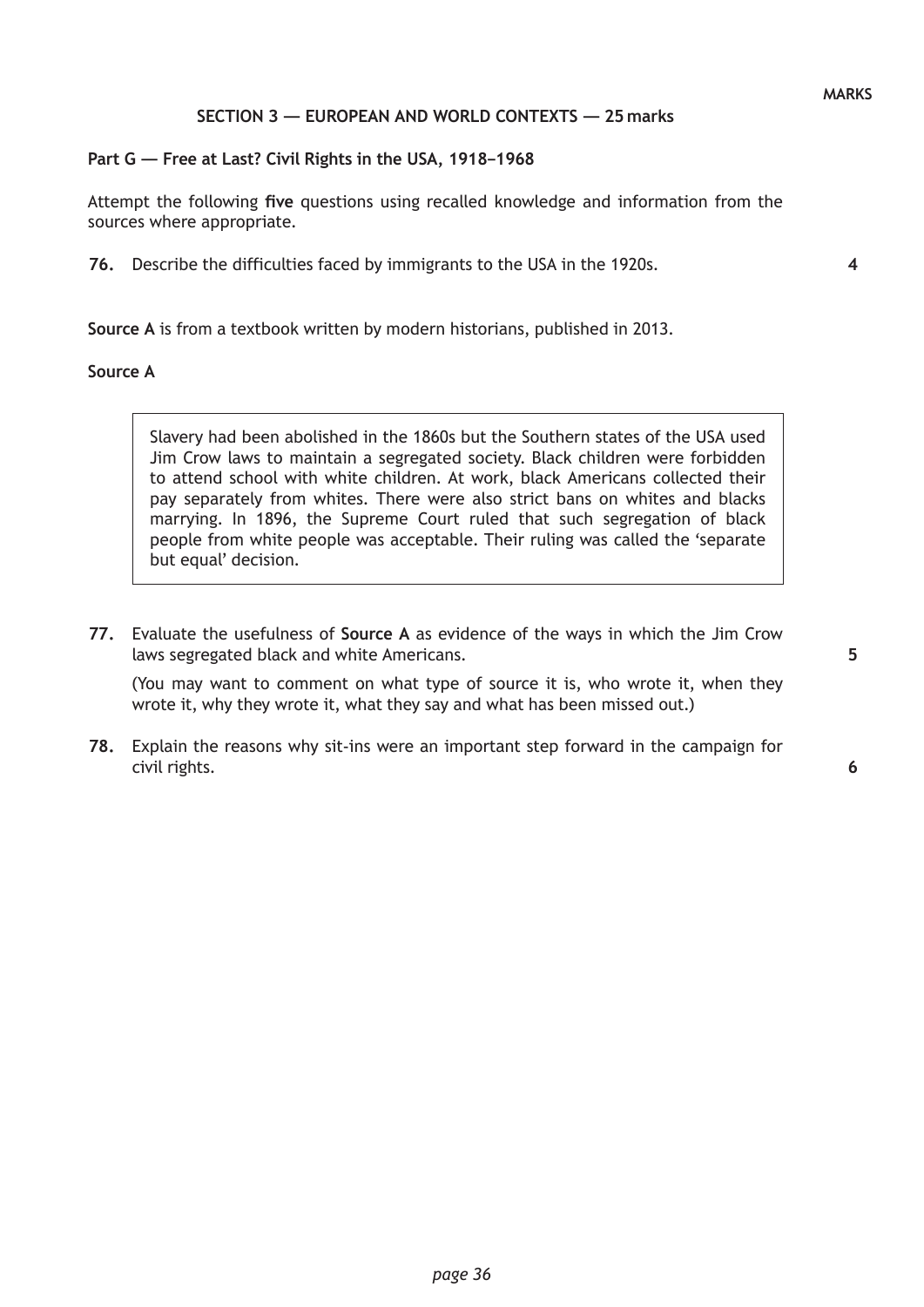**Source B** describes events in Birmingham, Alabama in 1963.

## **Source B**

Birmingham was probably the most racist and segregated place in the USA. Martin Luther King led a protest march through Birmingham against the discrimination and inequality faced by black Americans in the city. The march was led by children with over 30,000 demonstrators taking part. Chief of Police, Bull Connor, ordered the arrest of protestors and many children aged 6 to 18 were jailed. On the following day water cannons were used to disperse the marchers. The events in Birmingham caused an outcry across America.

**79.** How fully does **Source B** describe the civil rights protest in Birmingham in 1963? (Use the source and recall to reach a judgement.)

**6**

**Sources C** and **D** describe the beliefs of Malcolm X.

## **Source C**

Malcolm X was a leading figure in the Nation of Islam. Malcolm was a racist who hated white Americans, in much the same way that members of the KKK hated black Americans. His answer to the discrimination faced by black Americans was to call for segregation of the races — to separate black Americans from the 'white enemy'. In promoting 'Black is Beautiful', Malcolm argued that black Americans were a superior people to other races.

## **Source D**

Malcolm X never once argued for segregation of white Americans from black Americans. He believed that black Americans should be in control of black communities and equally believed in white power for white people. Malcolm never believed that black people were superior to anyone else. Malcolm didn't hate white Americans, he just distrusted them, not because of their skin colour but because of the way they treated his people.

**80.** Compare the views of **Sources C** and **D** about the beliefs of Malcolm X. (Compare the sources overall and/or in detail.)

**[Turn over**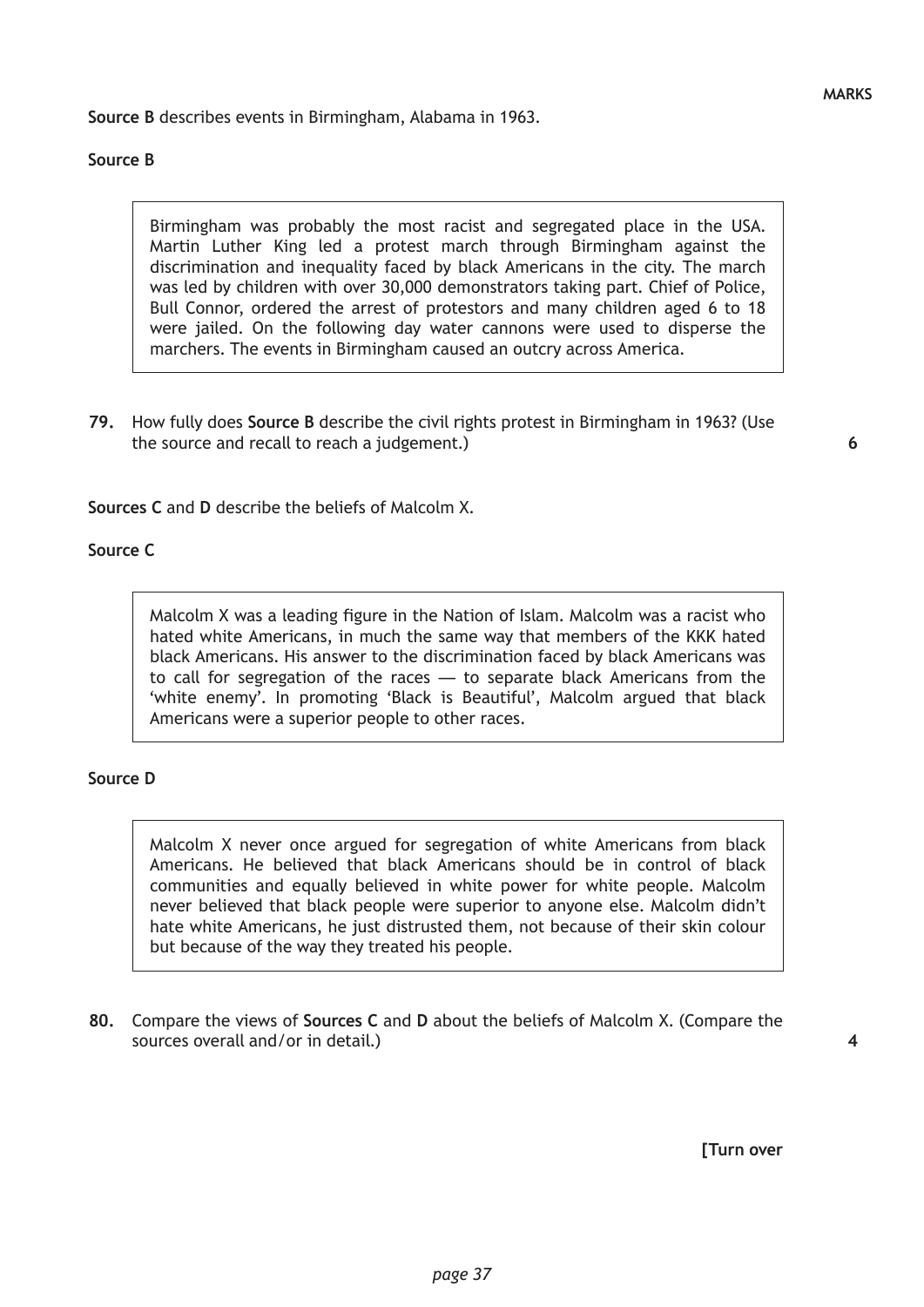### **SECTION 3 — EUROPEAN AND WORLD CONTEXTS — 25 marks**

#### **Part H — Appeasement and the Road to War, 1918–1939**

Attempt the following **five** questions using recalled knowledge and information from the sources where appropriate.

**81.** Explain the reasons why the German people were so opposed to the Treaty of Versailles.

**6**

**Source A** is about the work of the League of Nations.

#### **Source A**

The 1920s are known as the Golden Age of the League of Nations. The League improved health by starting a global campaign to exterminate mosquitoes and the spread of malaria. It also tried to settle disputes between nations. When Czechoslovakia and Poland fought over Teschen, the League resolved the conflict by splitting the area between the two countries. In 1921 it held a vote to settle a disagreement between Germany and Poland over control of Silesia. When Greece invaded Bulgaria in 1925, the League successfully ordered Greece to withdraw.

- **82.** How fully does **Source A** describe the successes of the League of Nations before 1933? (Use the source and recall to reach a judgement.)
- **83.** Describe the steps taken by Hitler to strengthen Germany's military position between 1933 and 1938.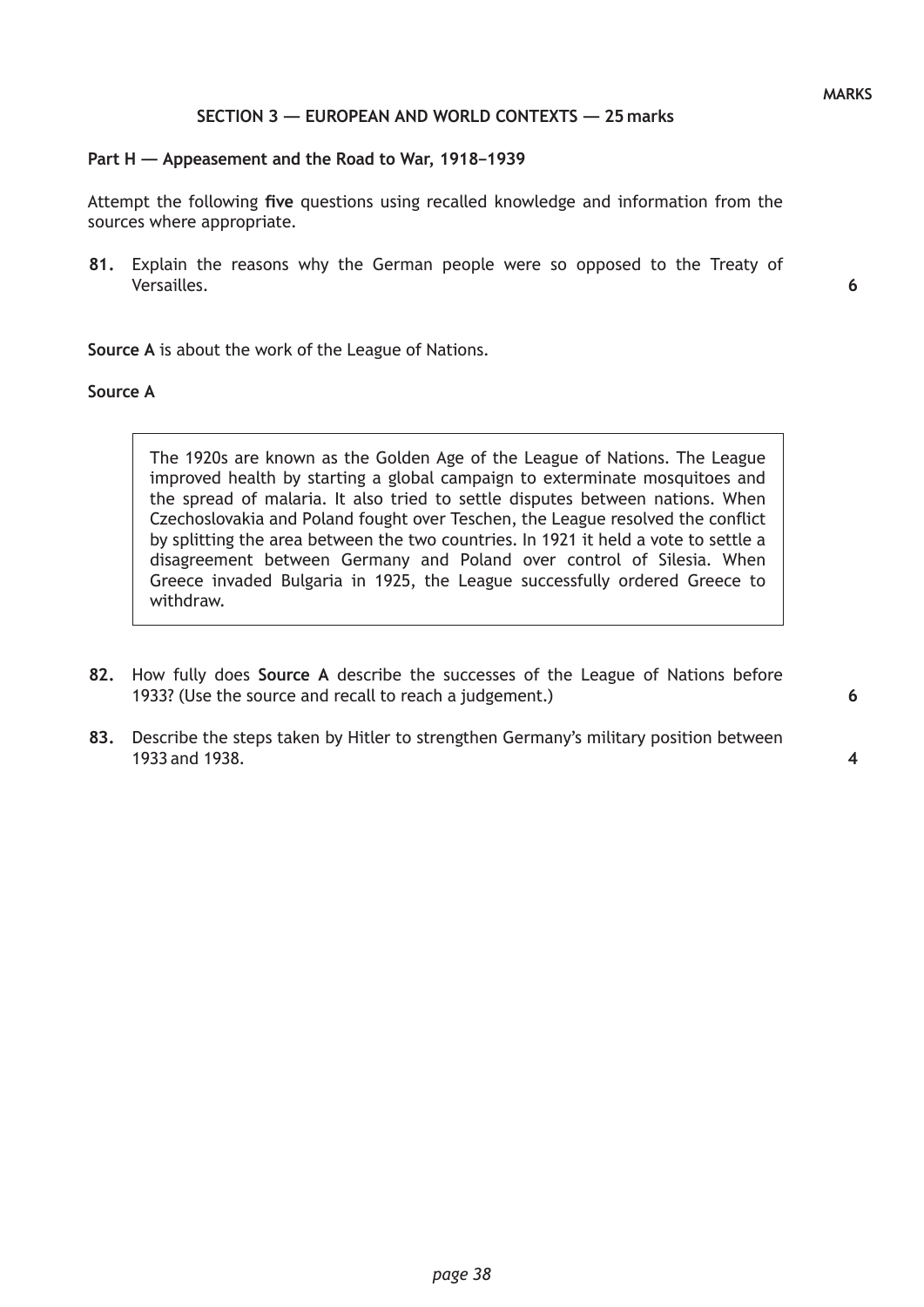**Source B** is from a textbook written by modern historians, published in 2006.

## **Source B**

Time and again Britain backed down in the face of Nazi aggression. This policy can be traced back to the way Germany was treated at Versailles, with many in Britain later regretting how harsh the Treaty had been. After the horrors of the Great War, public opinion influenced British governments more than ever before, because people longed for peace. Furthermore, the British economy was depressed throughout the 1930s and appeasement was an attractive way of avoiding expensive conflict.

**84.** Evaluate the usefulness of **Source B** as evidence of the reasons why Britain chose to follow a policy of appeasement.

(You may want to comment on what type of source it is, who wrote it, when they wrote it, why they wrote it, what they say and what has been missed out.)

**Sources C** and **D** are about the reaction of Neville Chamberlain to Germany's occupation of Czechoslovakia in March 1939.

### **Source C**

The British public reacted with fury. However, Chamberlain's reaction to the German occupation of Czechoslovakia was weak. Although Hitler was clearly in breach of the promises he had previously made, Chamberlain would not accuse him of breaking the terms of the Munich Agreement. Chamberlain never had any intention of fighting Germany at this point and he continued trying to negotiate a peaceful settlement with Hitler.

#### **Source D**

Chamberlain made it very clear to Hitler that he believed the promises he had made at Munich had been broken. Chamberlain put Britain on a war footing and was ready and willing to fight with Germany if necessary. The German occupation of Czechoslovakia marks the moment that Chamberlain finally took strong action against Hitler. On 31st March, Britain pledged to defend the independence of Poland.

**85.** Compare the views of **Sources C** and **D** about the reaction of Neville Chamberlain to Germany's occupation of Czechoslovakia in March 1939. (Compare the sources overall and/or in detail.)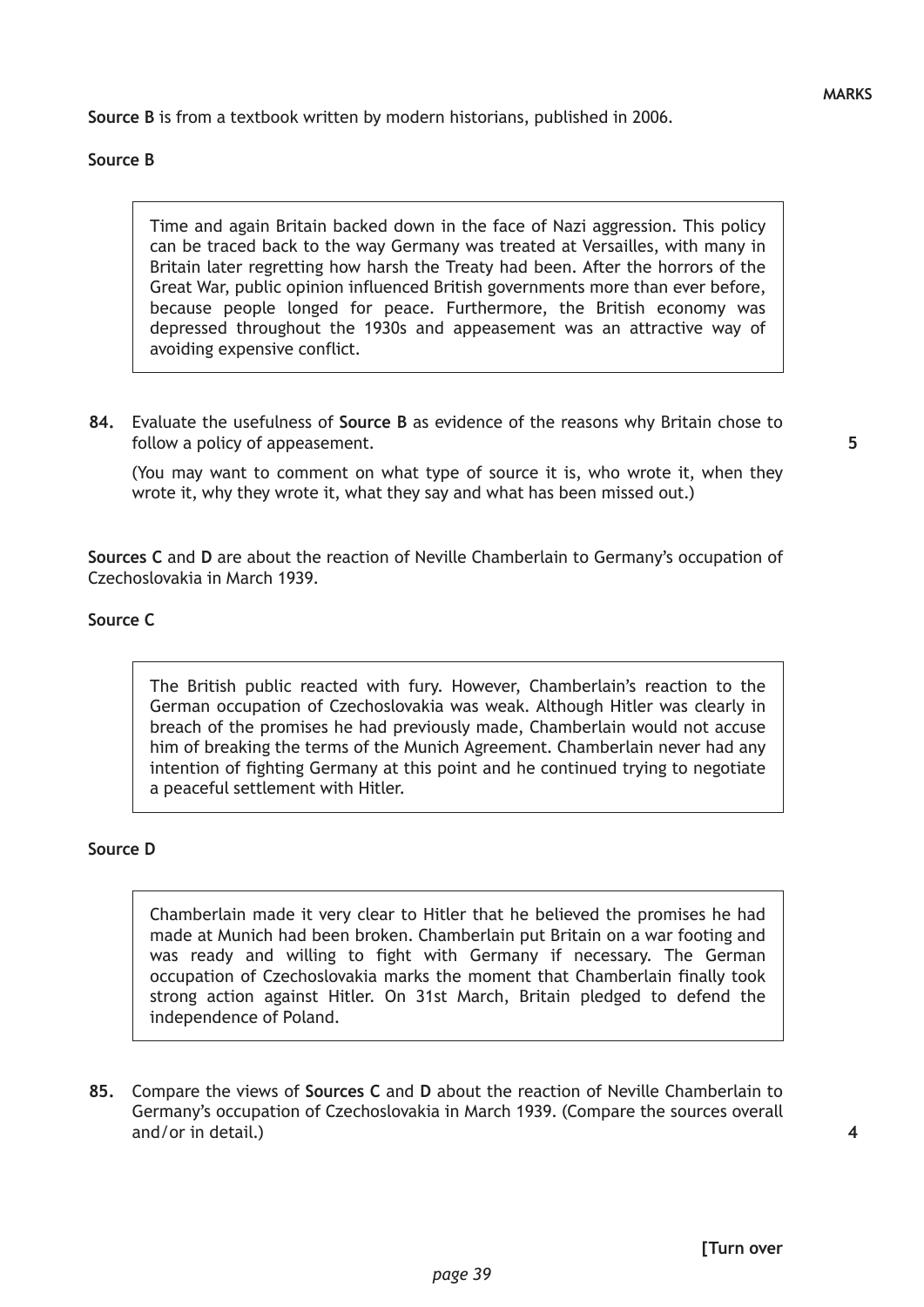### **SECTION 3 — EUROPEAN AND WORLD CONTEXTS — 25 marks**

**Part I — World War II, 1939–1945**

Attempt the following **five** questions using recalled knowledge and information from the sources where appropriate.

**86.** Explain the reasons why the German army was able to defeat Poland in 1939.

**Source A** is from a textbook written by a modern historian, published in 2011.

#### **Source A**

The German plan was to attack through Holland and Belgium, with the main blow against France to be launched a little later through the Ardennes. This was a hilly and heavily forested area on the German-Belgian-French border. Contrary to a generally held belief, the Germans had fewer tanks than the Allies (2,500 against 3,500) at this point. The German tanks were concentrated into Panzer formations but the French tanks were scattered rather than organised into powerful formations like the Germans.

**87.** Evaluate the usefulness of **Source A** as evidence of the German invasion of France in 1940.

(You may want to comment on what type of source it is, who wrote it, when they wrote it, why they wrote it, what they say and what has been missed out.)

**Source B** is about the Battle of Midway, June 1942.

#### **Source B**

At 10·26 am on the 4th June 1942 the course of World War Two in the Pacific changed. At that moment 37 bombers from the USS Enterprise engaged in a dive-bombing attack on two Japanese aircraft carriers. Within minutes both ships were on fire due to the explosion of fuel lines and aircraft petrol tanks. Within six hours the remaining two Japanese carriers had also been destroyed. By the time the battle ended, 3,057 Japanese had died. Midway was that rarest of fights — a truly decisive battle.

**88.** How fully does **Source B** describe the Battle of Midway in June 1942? (Use the source and recall to reach a judgement.)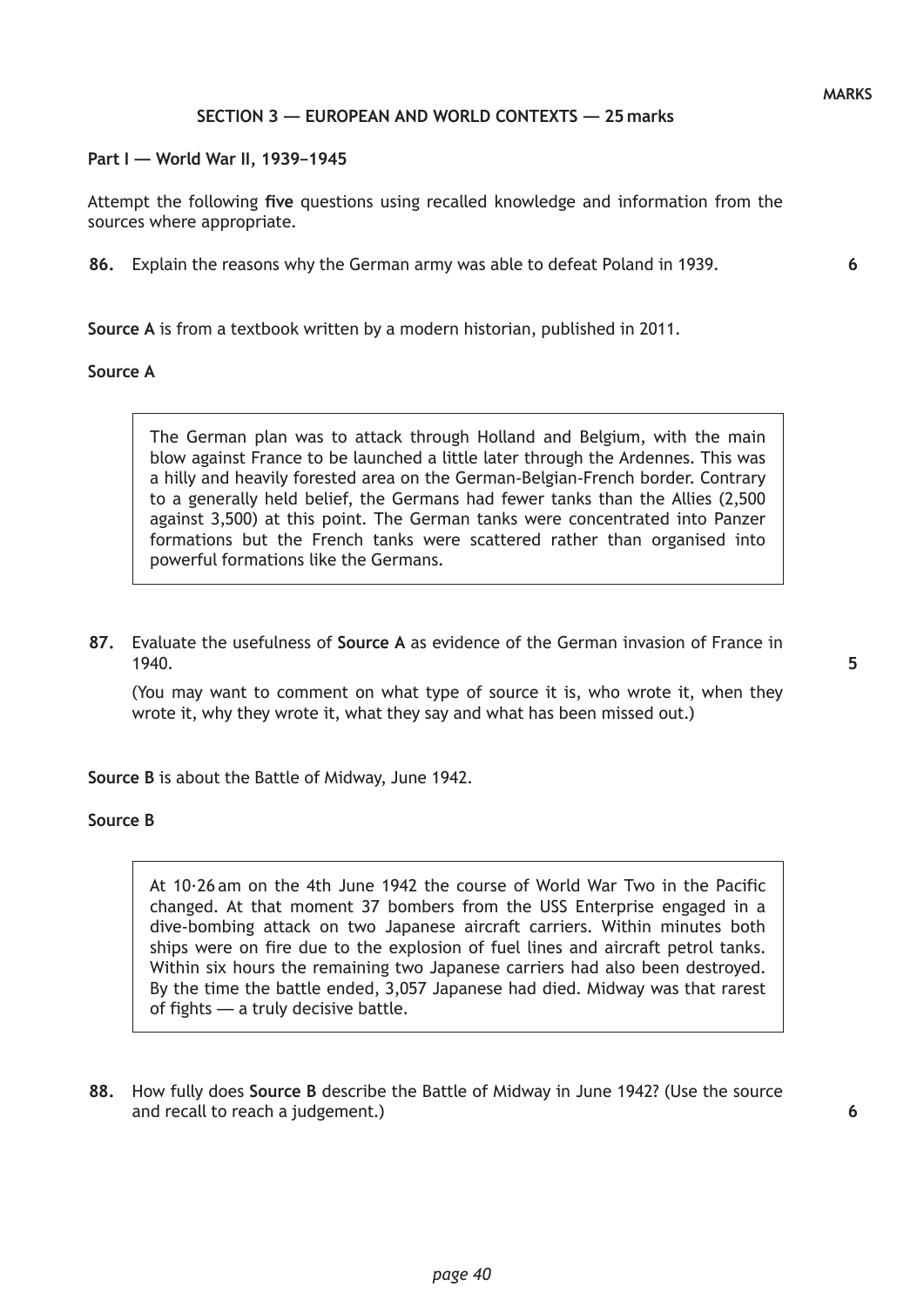**89.** Describe the conditions for prisoners in forced labour camps in Nazi occupied Europe.

**4**

**Sources C** and **D** describe the Normandy landings in June 1944.

# **Source C**

The 6th of June 1944 saw the start of the largest naval, air and land operation in history. The Normandy landings, which pushed German forces out of north-west Europe, are often remembered as a predominantly American operation. The German forces were defeated in northern France due to the better tactical skills of the Allies. However, despite the Allies becoming bogged down in Normandy, they eventually secured one of history's most memorable victories.

### **Source D**

Despite being led by an American General, D-Day was a huge Allied effort with Britain taking the lead in planning and resourcing it. Although a long and costly campaign, it played a crucial role in ending the war. The rapid Allied advance through France was faster than the German advance through France four years earlier. The German forces were not easy to defeat, nevertheless the Allies prevailed due to their superior resources.

**90.** Compare the views of **Sources C** and **D** about the Normandy landings in June 1944. (Compare the sources overall and/or in detail.)

**[Turn over**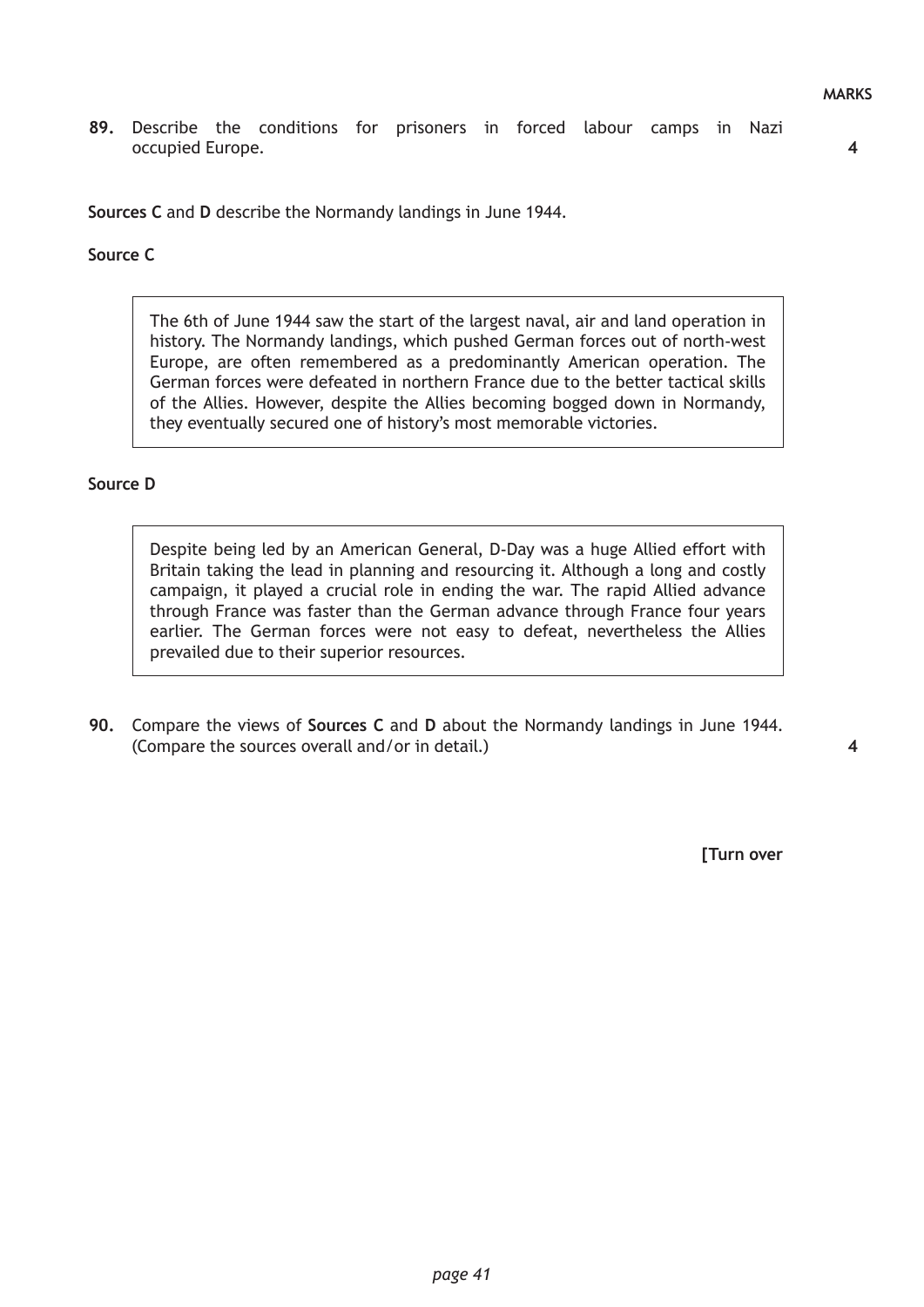### **SECTION 3 — EUROPEAN AND WORLD CONTEXTS — 25 marks**

#### **Part J — The Cold War, 1945–1989**

Attempt the following **five** questions using recalled knowledge and information from the sources where appropriate.

**91.** Explain the reasons why NATO was set up in 1949.

**Source A** is from a textbook written by a modern historian, published in 1997.

#### **Source A**

The Soviet Union exploded an atomic bomb in 1949. From this point there was the possibility of nuclear war between the Soviet Union and America. In 1962 Castro agreed to the placing of 64 nuclear missiles on 9 bases in Cuba. In October, 43,000 Soviet servicemen arrived in Cuba, along with hundreds of tanks and anti-aircraft missiles to operate and defend the bases. The equipment was unloaded at night and the servicemen arrived on cruise ships dressed as holidaymakers.

**92.** Evaluate the usefulness of **Source A** as evidence of the Cuban missile crisis.

(You may want to comment on what type of source it is, who wrote it, when they wrote it, why they wrote it, what they say and what has been missed out.)

**Source B** is about American military tactics in Vietnam.

## **Source B**

By the end of 1968 there were more than half a million American troops in Vietnam. Their involvement in this conflict would prove to be very controversial indeed. The Americans used napalm which caused horrific burns on its victims. Anti-personnel bombs exploded in mid-air and spewed out thousands of pellets and needles onto the land below. Helicopters were also used to transport platoons in and out of the jungle very quickly. Operation Flaming Dart was a bombing campaign targeting North Vietnamese bases in 1965.

**93.** How fully does **Source B** describe American military tactics in Vietnam? (Use the source and recall to reach a judgement.)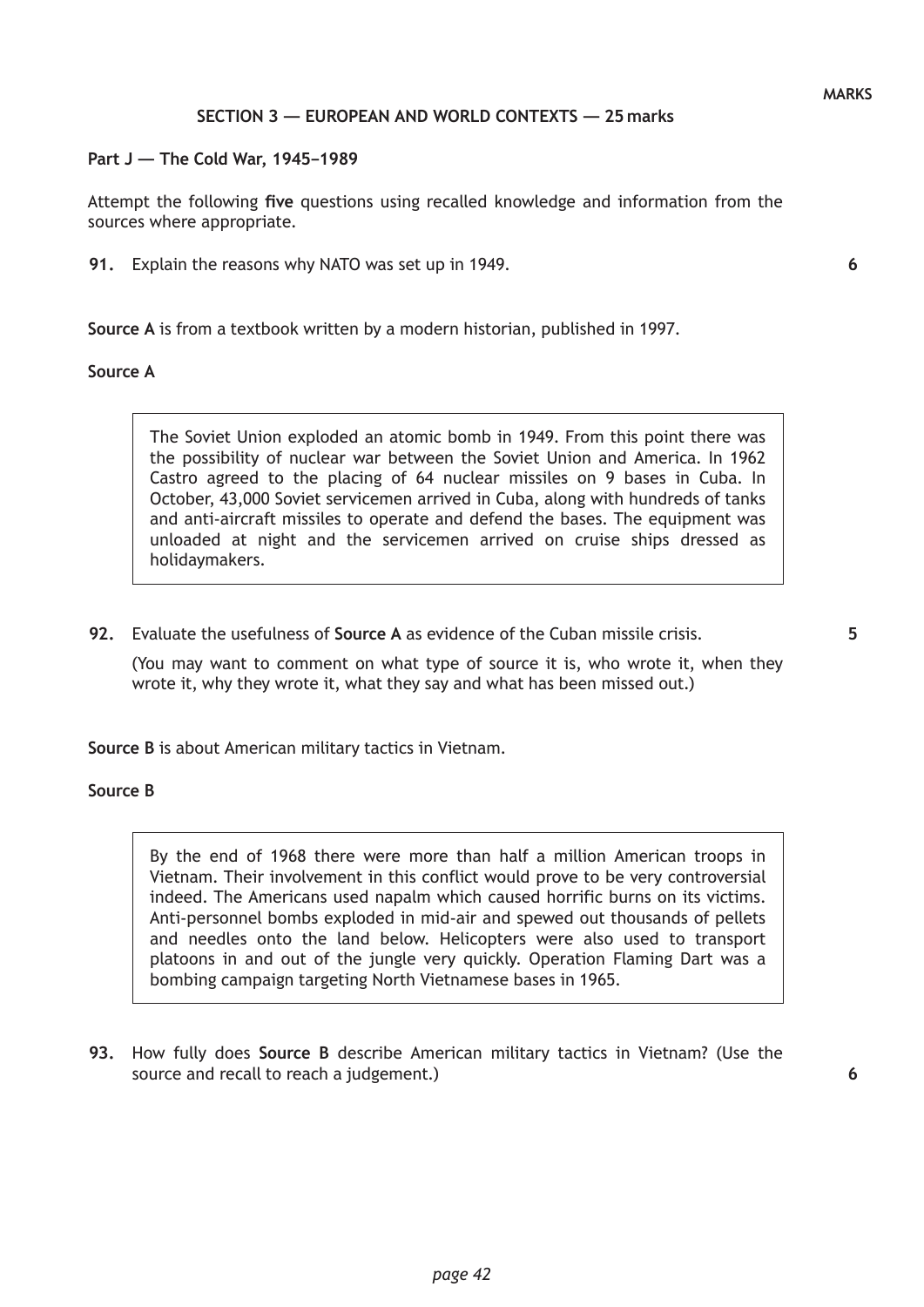**94.** Describe the tactics used by the Vietcong.

**4**

**Sources C** and **D** are about the attitudes towards the strategic arms limitation treaties.

## **Source C**

By the 1970s both the Soviet Union and the United States were willing to make agreements with each other to limit weapons. Both countries believed that these treaties would limit the threat of nuclear destruction. There was a desire in both countries to save money rather than spending it on more weapons. There was a belief that arms reduction could lead to increased cooperation between the two superpowers.

## **Source D**

In 1972 the SALT 1 Treaty limited the number of Anti-Ballistic Missiles and prevented the addition of more long range missiles. Nixon and Brezhnev did not care about how much this would cost. Many were concerned that agreements such as this would not reduce the threat of nuclear war. Both countries continued to view each other with suspicion and were reluctant to cooperate on areas such as joint space missions.

**95.** Compare the views of **Sources C** and **D** on the attitudes towards the strategic arms limitation treaties. (Compare the sources overall and/or in detail.)

**4**

**[END OF QUESTION PAPER]**